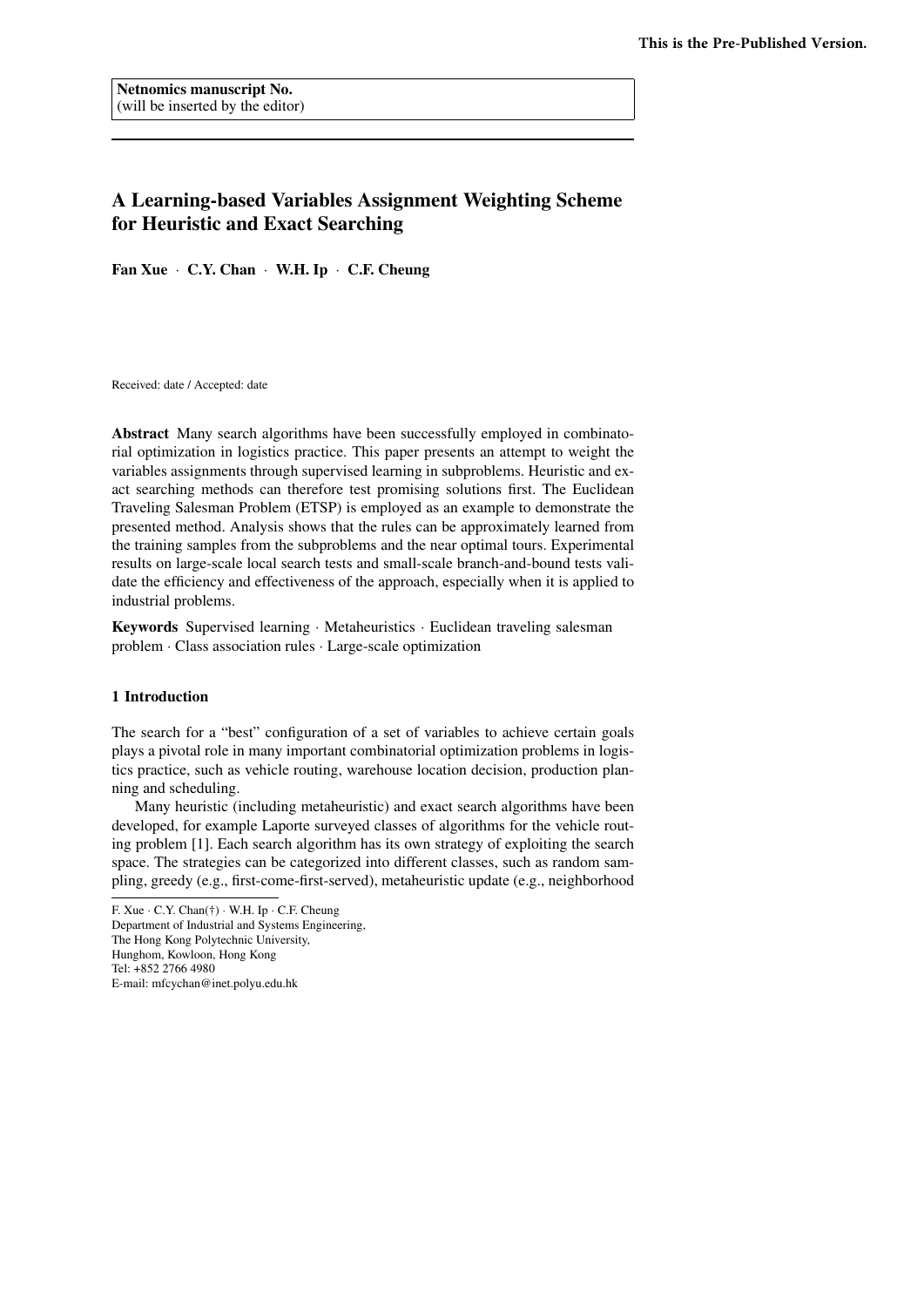of local search, and mutation and crossover of genetic algorithm), systematic enumeration (e.g., branch-and-bound), exhaustive enumeration.

Apart from the algorithms aforementioned, machine learning techniques have received increasing attention. The supervised learning, a class of machine learning, aims at building a concise model of the distribution of class labels in terms of predictor features [2]. Some supervised learning techniques have been successfully adopted in logistics optimization applications, e.g. in scheduling [3,4,5,6], in production control [7] and in binpacking [8].

This paper presents a fast supervised-learning-based approach to determine *a priori* weights for the assignments of each variable. Based on the weights derived, many search algorithms can test promising solutions first.

The remainder of this paper is organized as follows. In Section 2, the variables assignment weighting approach is presented. In Section 3, the *Euclidean traveling salesman problem* (ETSP) is introduced as an example. The parameters of learning, the sizes of subproblems, and the complexity of the approach are discussed in Section 4. Section 5 presents numerical results and analysis of experiments of local search metaheuristics on large-scale ETSPs and those of branch-and-bound on small-scale ETSPs. Conclusions are finally given in Section 6.

## 2 The variables assignment weighting scheme

In the proposed weighting approach, the objective is to advise assignments for all variables, while the learning is only carried out on a subset of variables in a subproblem. It is assumed that every variable is "homogeneous," or obeying the same patterns of decision making. The assumption is naturally held in many optimization problems, such as vehicle routing and location decision. In fact the assumption may also enable learning from near optimal solutions, especially if most variable assignments in the optimal solutions can be found in the near optimal solutions.

The proposed method consists of four phases, as shown in Fig. 1:

- 1. Start with a problem *P*,
- 2. Learn pattern of decision making from a small *representative* subproblem *P ∗* and its solution *S ∗* ,
- 3. Interpret the patterns to weights (or weight-based sorting or interchanges) of possible assignments of the variables,
- 4. Reform the assignment process of a heuristic or exact search algorithm *h* in the problem *P*.

The pattern of decision making, the key of this method, can usually be represented in the forms of rules or statistical values. In this paper, the *class association rules* (CARs) [9,10] are employed to represent the pattern. The learning results are therefore a set of CARs. Each CAR is in the form of " $A \Rightarrow c$ ," where *c* denotes a class attribute related to the variables assignments,  $A \subset \mathscr{A}$  stands for some decision attributes, and *A* denotes all decision attributes. There are two typical parameters for the CAR learning: the minimum confidence and the minimum support. The two parameters can be easily determined in this paper: they are set to very low, e.g., minimum confidence  $= 0.01$ , minimum support  $= 0.001$  for a set of ten thousand training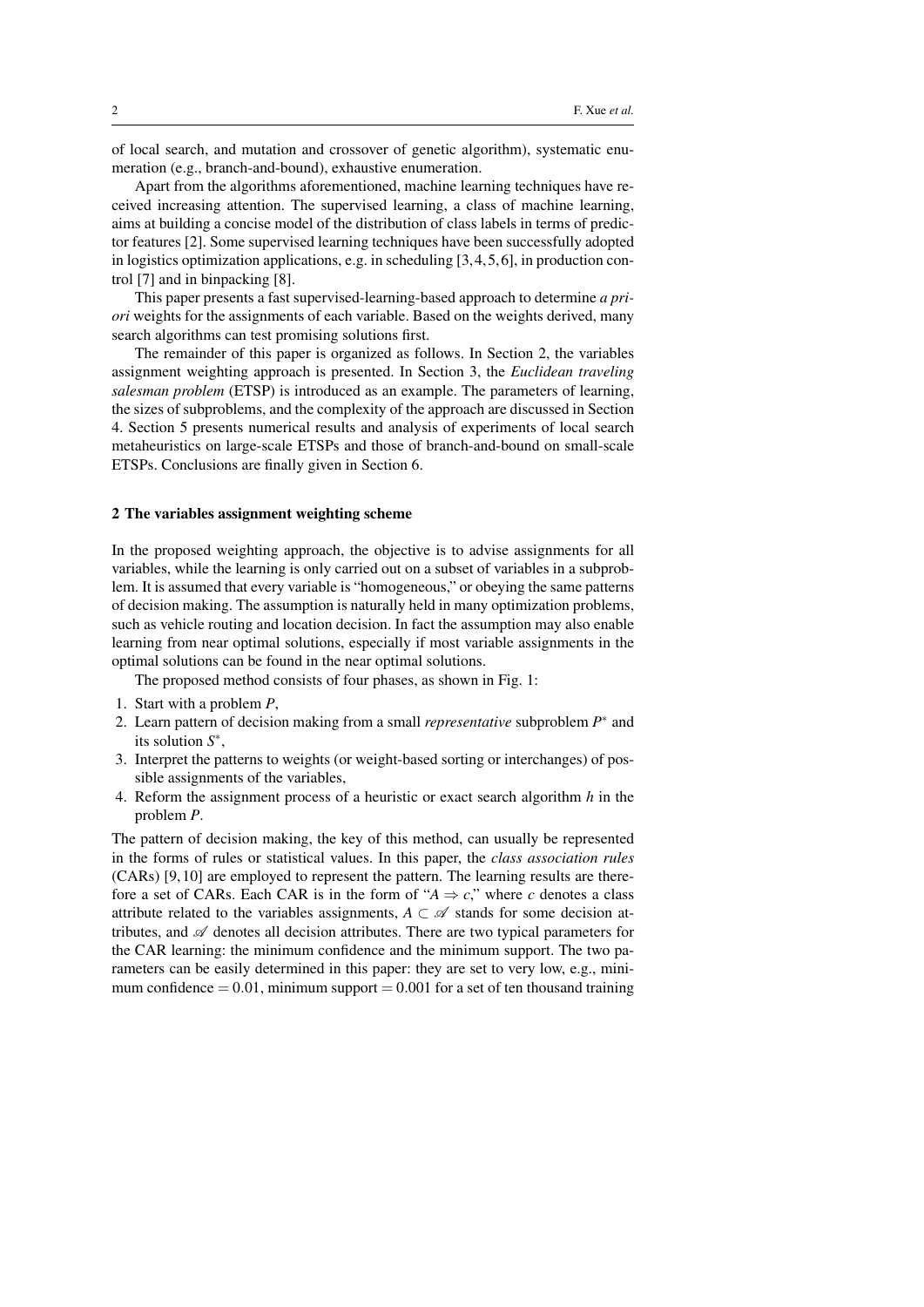

Fig. 1 The variables assignment weighting scheme

samples. It is because the rules with different confidences and different supports can be potentially useful to weight and order the assignments.

The learning phase is carried out in a *representative* subproblem *P ∗* and its solution *S ∗* . The representativeness denotes the similarity between the CARs learned from *P*<sup>∗</sup> and *S*<sup>∗</sup> and those learned from the given problem *P*. The algorithm *h*<sup>∗</sup> that solves *P*<sup>∗</sup> can be certain effective exact or heuristic algorithm, such as *linear programming*. If the size of  $P^*$  is much smaller than the size of original problem, the time cost of solving  $P^*$  and learning can usually be very low.

The learned CARs can be interpreted to different forms of weights compatible with different search algorithm *h*. Examples are:

- Numeric weights for greedy assignments (see dispatching rules),
- Sorting for tests of a local search heuristic, and
- Grouping for a rank-based constructive heuristic.

In the first example of interpretations, the top weighted possible assignment of each variable can be chosen greedily. It is very close to learning dispatching rules, see [3,4,5,6]. Weights in some other cases, e.g. the the second example, can be involved in more sophisticated search algorithms.

Besides the idea of weighting assignments, other researchers have proposed different cooperation plans between learning and search algorithms, e.g. a general framework of guiding constructive search with learning [11], employing genetic procedures to control neighborhood functions<sup>1</sup>, and the adaptive combinatorial search for complex problems<sup>2</sup>.

## 3 The Euclidean traveling salesman problem

The *traveling salesman problem* (TSP) aims at finding the shortest possible tour in which each given city is visited exactly once. This problem is one of the most comprehensively studied problems in operational research, theoretical computer science, and industrial engineering. The *Euclidean* TSP (ETSP), in which the distance between two cities is the Euclidean distance, is the most common form of the TSP.

 $1$  See http://www.info.univangers.fr/pub/saubion/PHD/PHddetails.htm.

 $2$  See http://www.msr-inria.inria.fr/Projects/adaptive-comb-search.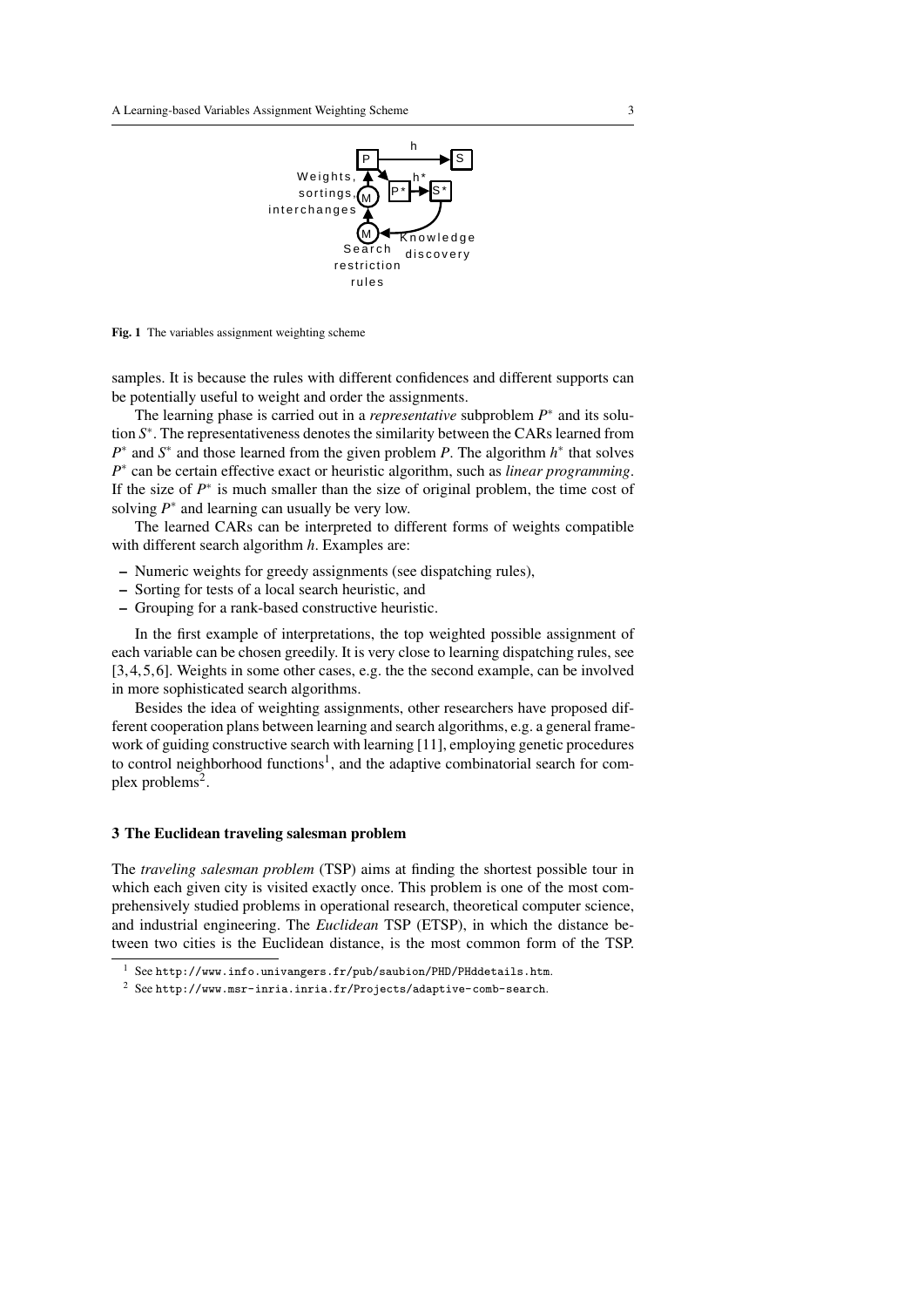The industrial applications of the ETSP include vehicle routing, electric power cable networks, and VLSI (Very-Large-Scale Integration) chip fabrication. [12,13].

The ETSP is known in *N P*-complete (*Non-deterministic Polynomial time* complete) class [14]. Nevertheless, as a result of decades of research, the ETSP, can be viewed as well-handled in practice. On one hand, codes that find provably optimal tours are now capable of handling relatively large instances, e.g., the Concorde code solved the 85,900 cities in 136 CPU-years using 2.4 Ghz processors [13]. On the other hand, fast heuristics typically can quickly find tours within a few percent of optimal on real-world instances [15], and more sophisticated heuristics can get within 1% of optima in reasonable amounts of time [16,17].

It is believed that one of the major reasons for the efficiencies of the heuristics, especially local search, is the high effectiveness of the edge candidate set structures. The main concern of the candidate set is that it is not possible for most of very long edges to appear in optimal tours. So a candidate set usually suggests a limited number of *promising* edges for each city according to the geometry. Popular candidate sets includes the *Nearest-neighbor-first* [18], the *Delaunay* [19], the *k-quadrant* [20], and the  $\alpha$ -nearness [16].

The following show how the presented variables assignment weighting scheme can be employed in the ETSP.

## 3.1 Learning from subproblems

According to experiences and tests, the representativeness of a subproblem *P ∗* is highly associated with its density of cities. The density of the subproblem should be close to that of the given ETSP in order to find the closet rules. It is not difficult to find such a subproblem with a known density from a given ETSP. Linear time algorithms for finding such subproblems can be easily developed.

The size (number of cities) of the subproblem is another parameter to determine. In this paper the size is set to 3,000 (cities) according tests, see Subsection 4.2 for details.

When the subproblem is determined, it can be solved by effective algorithms. In this paper the algorithm is the Bentley's Greedy heuristic tour construction [21] followed by a 5-Opt local search by the LKH<sup>3</sup> [16] over an  $\alpha$ -nearness candidate set. The parameters of the local search are set to the suggested values in literature [16, 22]. The trials of the local search is set to 300 and the number of runs is set to 1. The solution *S*<sup>\*</sup> can be typically found in tens of seconds for a 3,000 ETSP and the tour quality is typically within 1% over the optimum.

Decisions of assigning variables in the ETSP can be viewed as: "what kind of (short) edges can outperform other competitors departing from one city." Fourteen *prima-facie* geometric decision attributes and one label are selected for the CAR learning, as listed in Table 1. Without loss of generality, all the edge candidates departing from a city *c<sup>i</sup>* are put in an ordered set:

$$
\mathcal{N}_{c_i} = \left\{ \langle c_i, n_1 \rangle, \langle c_i, n_2 \rangle, \dots, \langle c_i, n_{k_i} \rangle \right\},\tag{1}
$$

<sup>3</sup> Available at:http://www.akira.ruc.dk/~keld/research/LKH/, Version 2.0.3.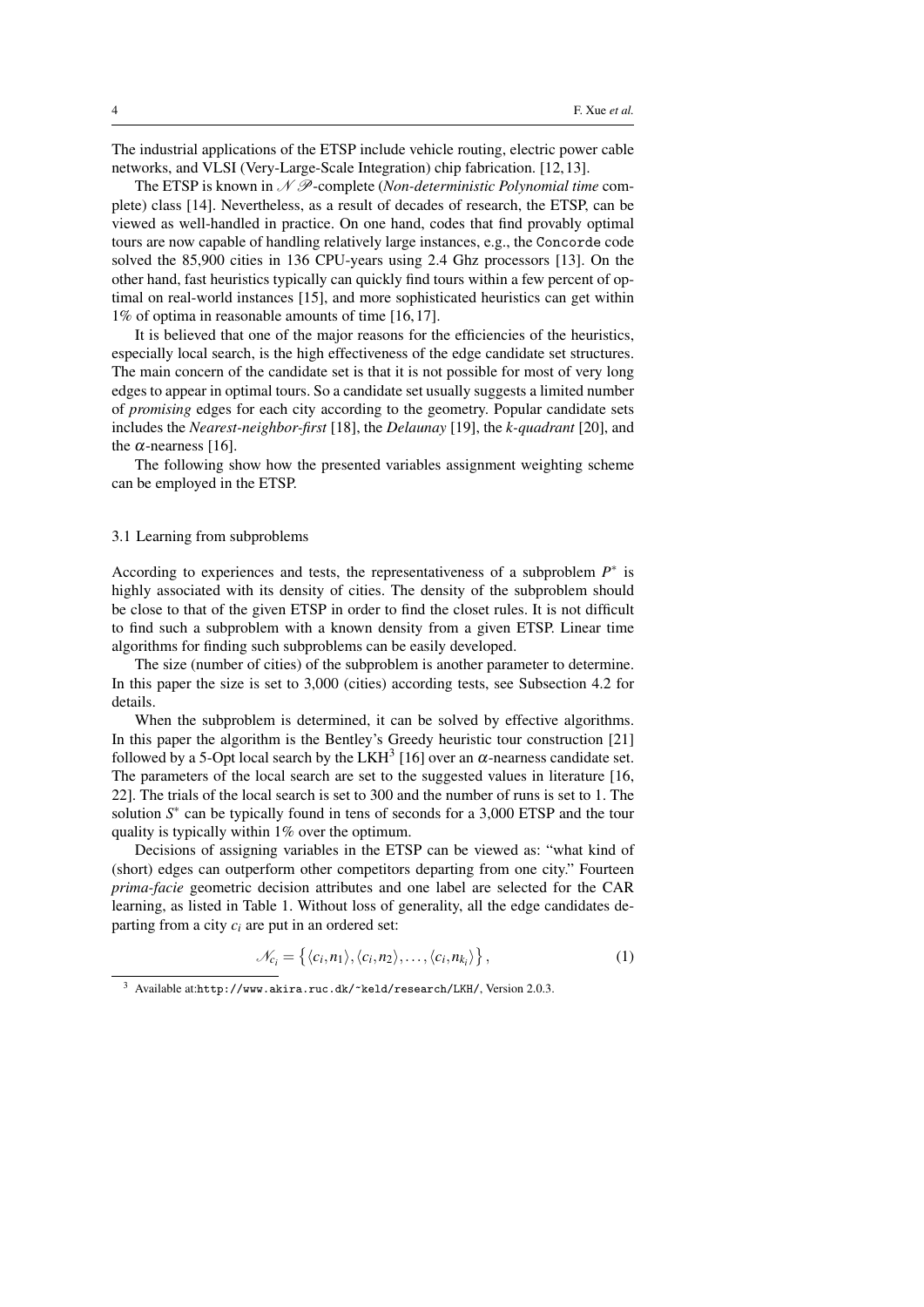where the distances obey  $d(c_i, n_1) \leq d(c_i, n_2) \leq \cdots \leq d(c_i, n_{k_i})$ . The asymmetry should be noted: an edge  $\langle c_i, c_j \rangle$  may be contained in  $\mathcal{N}_{c_i}$  and out of  $\mathcal{N}_{c_j}$ .

**Table 1** Definitions of attributes and label for the edge-selection function for edge  $\langle c_i, n_j \rangle$ 

| Id             | Type | Definition                                                                                                                                                                                                                                                                                                                                                                                                                                                                   | Remarks                                          |
|----------------|------|------------------------------------------------------------------------------------------------------------------------------------------------------------------------------------------------------------------------------------------------------------------------------------------------------------------------------------------------------------------------------------------------------------------------------------------------------------------------------|--------------------------------------------------|
|                |      | G1 Boolean G1 = 1, iff. $\forall$ $\forall$ $\forall$ $d(c_i, n_j) \le d(c_x, c_y)$ Globally nearest                                                                                                                                                                                                                                                                                                                                                                         |                                                  |
|                |      | $G1 = 0$ , otherwise                                                                                                                                                                                                                                                                                                                                                                                                                                                         |                                                  |
| R1             |      | Integer $R1 = \text{L} \cdot \text{L} \cdot \text{L} \cdot \text{L} \cdot \text{L} \cdot \text{L} \cdot \text{L} \cdot \text{L} \cdot \text{L} \cdot \text{L} \cdot \text{L} \cdot \text{L} \cdot \text{L} \cdot \text{L} \cdot \text{L} \cdot \text{L} \cdot \text{L} \cdot \text{L} \cdot \text{L} \cdot \text{L} \cdot \text{L} \cdot \text{L} \cdot \text{L} \cdot \text{L} \cdot \text{L} \cdot \text{L} \cdot \text{L} \cdot \text{L} \cdot \text{L} \cdot \text{L} \$ | Length index against $n_1$ for $c_i$             |
| R <sub>2</sub> |      | Integer $R2 = \text{Lenldx}(c_i, n_i, n_2)$                                                                                                                                                                                                                                                                                                                                                                                                                                  | Length index against $n_2$ for $c_i$             |
| R <sub>3</sub> |      | Integer $R3 = LenIdx(c_i, n_i, n_3)$                                                                                                                                                                                                                                                                                                                                                                                                                                         | Length index against $n_3$ for $c_i$             |
| S1             |      | Boolean S1 = 1, iff. $d(c_i, n_1) \leq d(c_i, n_2)/2$                                                                                                                                                                                                                                                                                                                                                                                                                        | $n_1$ is significant closer than $n_2$ for $c_i$ |
|                |      | $S1 = 0$ , otherwise                                                                                                                                                                                                                                                                                                                                                                                                                                                         |                                                  |
|                |      | S2 Boolean S2 = 1, iff. $d(c_i, n_2) \leq d(c_i, n_3)/2$                                                                                                                                                                                                                                                                                                                                                                                                                     | $n_2$ is significant closer than $n_3$ for $c_i$ |
|                |      | $S2 = 0$ , otherwise                                                                                                                                                                                                                                                                                                                                                                                                                                                         |                                                  |
|                |      | P1 Integer $P1 = \text{Lenldx}(n_j, c_i, m_1)$ , iff. $c_i \in \mathcal{N}_{n_i}$                                                                                                                                                                                                                                                                                                                                                                                            | Length index against $m_1$ for $n_i$             |
|                |      | $P1 = -1$ , otherwise                                                                                                                                                                                                                                                                                                                                                                                                                                                        |                                                  |
|                |      | P2 Integer $P2 = LenIdx(n_j, c_i, m_2)$ , iff. $c_i \in \mathcal{N}_{n_i}$                                                                                                                                                                                                                                                                                                                                                                                                   | Length index against $m_2$ for $n_i$             |
|                |      | $P1 = -1$ , otherwise                                                                                                                                                                                                                                                                                                                                                                                                                                                        |                                                  |
|                |      | P3 Integer $P3 = LenIdx(n_i, c_i, m_3)$ , iff. $c_i \in \mathcal{N}_{n_i}$                                                                                                                                                                                                                                                                                                                                                                                                   | Length index against $m_3$ for $n_i$             |
|                |      | $P1 = -1$ , otherwise                                                                                                                                                                                                                                                                                                                                                                                                                                                        |                                                  |
|                |      | Q1 Boolean Q1 = 1, iff. $d(n_i, m_1) \leq d(n_i, m_2)/2$                                                                                                                                                                                                                                                                                                                                                                                                                     | $m_1$ is significant closer than $m_2$ for $n_i$ |
|                |      | $Q1 = 0$ , otherwise                                                                                                                                                                                                                                                                                                                                                                                                                                                         |                                                  |
|                |      | Q2 Boolean $Q2 = 1$ , iff. $d(n_1, m_2) \le d(n_1, m_3)/2$                                                                                                                                                                                                                                                                                                                                                                                                                   | $m_2$ is significant closer than $m_3$ for $n_i$ |
|                |      | $Q2 = 0$ , otherwise                                                                                                                                                                                                                                                                                                                                                                                                                                                         |                                                  |
|                |      | Ag Integer $Ag = round(MinDirGap(c_i, \mathcal{N}_c) \times 15/\pi)^{\frac{1}{4}}$                                                                                                                                                                                                                                                                                                                                                                                           | Minimal angular gap around $c_i$                 |
| Ah             |      | Integer $Ah = round(MaxDirGap(c_i, \mathcal{N}_c) \times 15/\pi)$                                                                                                                                                                                                                                                                                                                                                                                                            | Maximal angular gap around $c_i$                 |
|                |      | An Integer $An = NumOfDir(c_i, \mathcal{N}_{c_i})^*$                                                                                                                                                                                                                                                                                                                                                                                                                         | Number of directions around $c_i$                |
|                |      | <i>Opt</i> Boolean <i>Opt</i> = 1, iff. $\langle c_i, n_i \rangle$ is in the given tour                                                                                                                                                                                                                                                                                                                                                                                      | Appearing in the training sample                 |
|                |      | $Opt = 0$ , otherwise                                                                                                                                                                                                                                                                                                                                                                                                                                                        |                                                  |
|                |      | <sup>†</sup> : <i>LenIdx</i> ( $c_x$ , $c_y$ , $c_z$ ) = min( $\lfloor d(c_x, c_y)/d(c_x, c_z) \times 3 \rfloor$ , 10), returns an index of relative length,                                                                                                                                                                                                                                                                                                                 |                                                  |
|                |      |                                                                                                                                                                                                                                                                                                                                                                                                                                                                              |                                                  |

‡ : *MinDirGap* (*MaxDirGap*) returns the minimal (maximal) gap of included angles among the edges candidates, in a resolution of <sup>π</sup>*/*15;

<sup>*∗*</sup>: *NumOf Dir* returns how many directions (in a resolution of  $\pi/15$ ) the edges distribute, if they are considered as vectors from *c<sup>i</sup>* .

Seven attributes (*G*1, *R*1, *R*2, *R*3, *P*1, *P*2, *P*3) are length indices which denote the competitiveness on distance. The rest decision attributes stand for some geometric features of the departure city and destination city, for example  $Ah = \pi$  means the departure city is on some side of the map. The label *Opt* stands for whether the edge is a part of the tour *S <sup>∗</sup>* or not. The attributes are applicable for all the ETSPs, and some of them are compatible to general TSPs. However it should be noted that they may not always maintain the best distinguishability in every problem. For example in printed circuit problems, attributes such as the "same *y* coordinate" might be an optional attribute.

Supervised training examples can be populated according to the attributes and the subproblem. *Apriori* [9,23], a well known CAR learning algorithm, can obtain rules from the training examples. The Apriori in this paper is partially based on implementation by Borgelt<sup>4</sup> [24]. The CARs in the form of " $A \Rightarrow Opt=1$ " are employed to represent the pattern. The CARs implying "*Opt*=0" are omitted, because they are complementary. A few types of redundancy reductions were implemented, for example, if a rule is " $A, B \Rightarrow Opt = 1$ " and another rule is " $A \Rightarrow Opt = 1$ ," and the confidence

<sup>4</sup> Available at http://www.borgelt.net/apriori.html, version 5.8.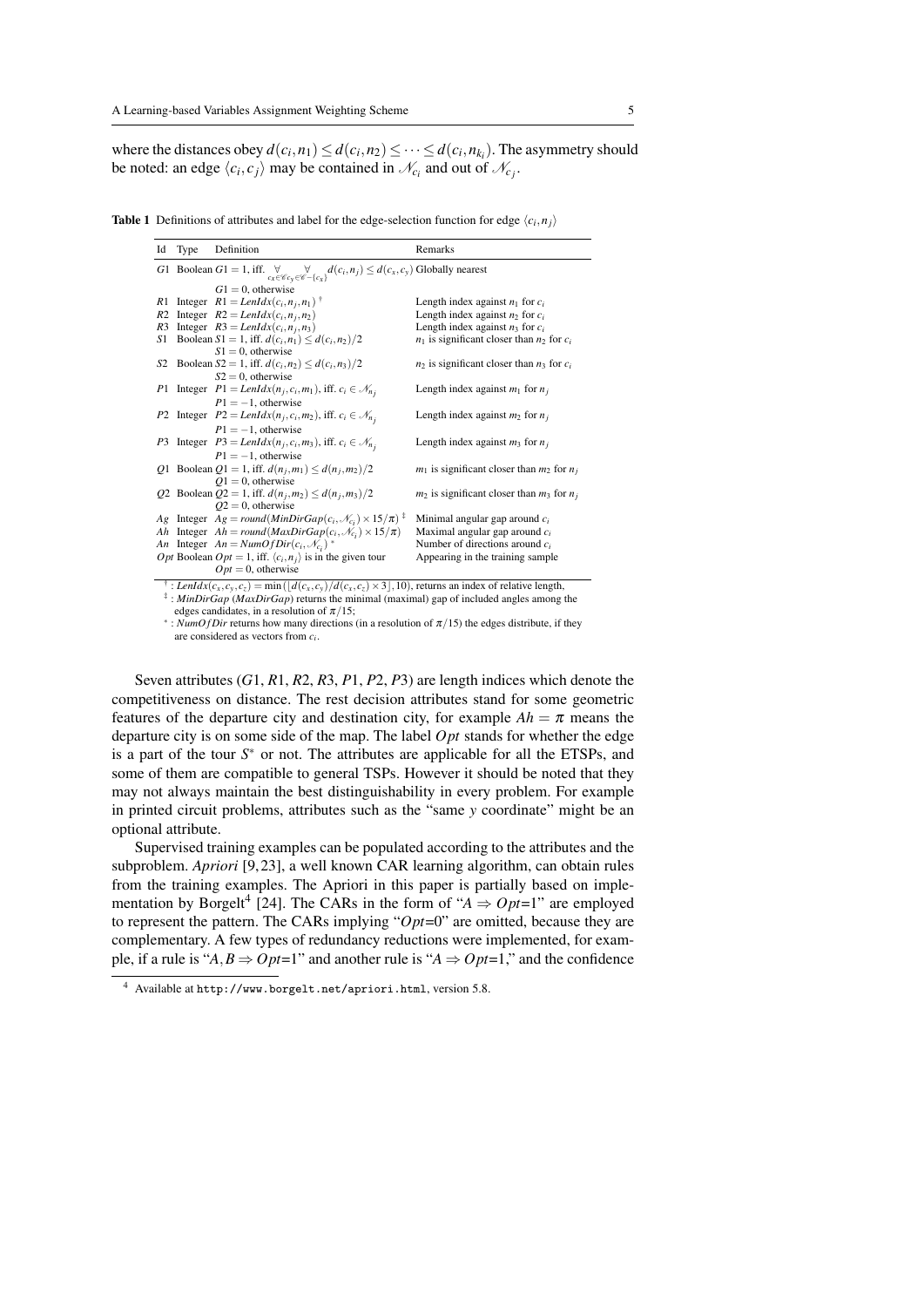of the first rule is equal or less than that of the latter; the first rule will be omitted as a useless (dominated) rule in this paper. The size of the body (left part of a rule) is also limited to a constant  $|A|_{\text{max}}$ , so a CAR " $A \Rightarrow c$ " will be omitted if the cardinality  $|A| > |A|_{\text{max}}$ . More tests and analysis of  $|A|_{\text{max}}$  can be found in Subsection 4.1.

Table 2 shows a set of examples of the discovered CARs. For instance, the No. 30 rule in Table 2 stands for: "globally shortest edges should be in the optimal tour(s)" and it has a confidence of 0.913. This is what the *Greedy* heuristic follows first. In fact more rules relevant to conventional heuristics can be found in the full version of such a table.

Table 2 Samples of discovered CARs

| Id             | <b>Rule</b>                          | Support | Confidence |
|----------------|--------------------------------------|---------|------------|
|                | $R1=3, S1=1, O1=1 \Rightarrow Opt=1$ | 0.013   | 1.000      |
| $\overline{c}$ | $P1=3, S1=1, Q1=1 \Rightarrow Opt=1$ | 0.013   | 1.000      |
| 3              | $R1=3, S1=1, O2=0 \Rightarrow Opt=1$ | 0.012   | 1.000      |
|                |                                      |         |            |
| 30             | $G1=1 \Rightarrow Opt=1$             | 0.022   | 0.913      |
|                |                                      | ٠       |            |
|                |                                      |         |            |
| 983            | $R3=8 \Rightarrow Opt=1$             | 0.048   | 0.010      |

## 3.2 Interpreting the learning results

Each learned CAR carries a confidence and covers certain edge candidates. For each edge candidate  $\langle c_i, c_j \rangle$ , a promising possibility  $\tilde{p}_{ij}$  can be set to the highest confidence from the rules covering the edge. The probabilities of the excluded edges are set to 0. It should be noted that the possibilities are asymmetric, e.g., a promising possibility judged on behalf of  $\langle c_i, c_j \rangle$  does not necessarily the same as that of  $\langle c_j, c_i \rangle$ . In practice, the promising possibility can be set to the greater one between the two for convenience.

For each city, only two edges can be chosen out of a set of edge candidates. However there usually are a lot of non-zero possibilities. It means every edge with a non-zero probability has a chance to be a part of the optimal tour(s), while every edge with a less-than-one probability has a chance to fail.

The conventional tour construction methods for the ETSP hardly make use of probability. So one way of taking advantage of the probabilities is to transform them into different weights, such as:

- Setting the weight to the promising possibility,
- *Weighted distance* (WD) = Euclidean distance *×* (1*−* promising possibility), and
- Ranking candidates to Level A, B, and C.

In this paper, the WD is studied. The WD can be a substitution of the Euclidean distance in many heuristic construction and test procedures. Some search algorithms, such as the *nearest-neighbor insertion* and the *shortest fragment merge*, could directly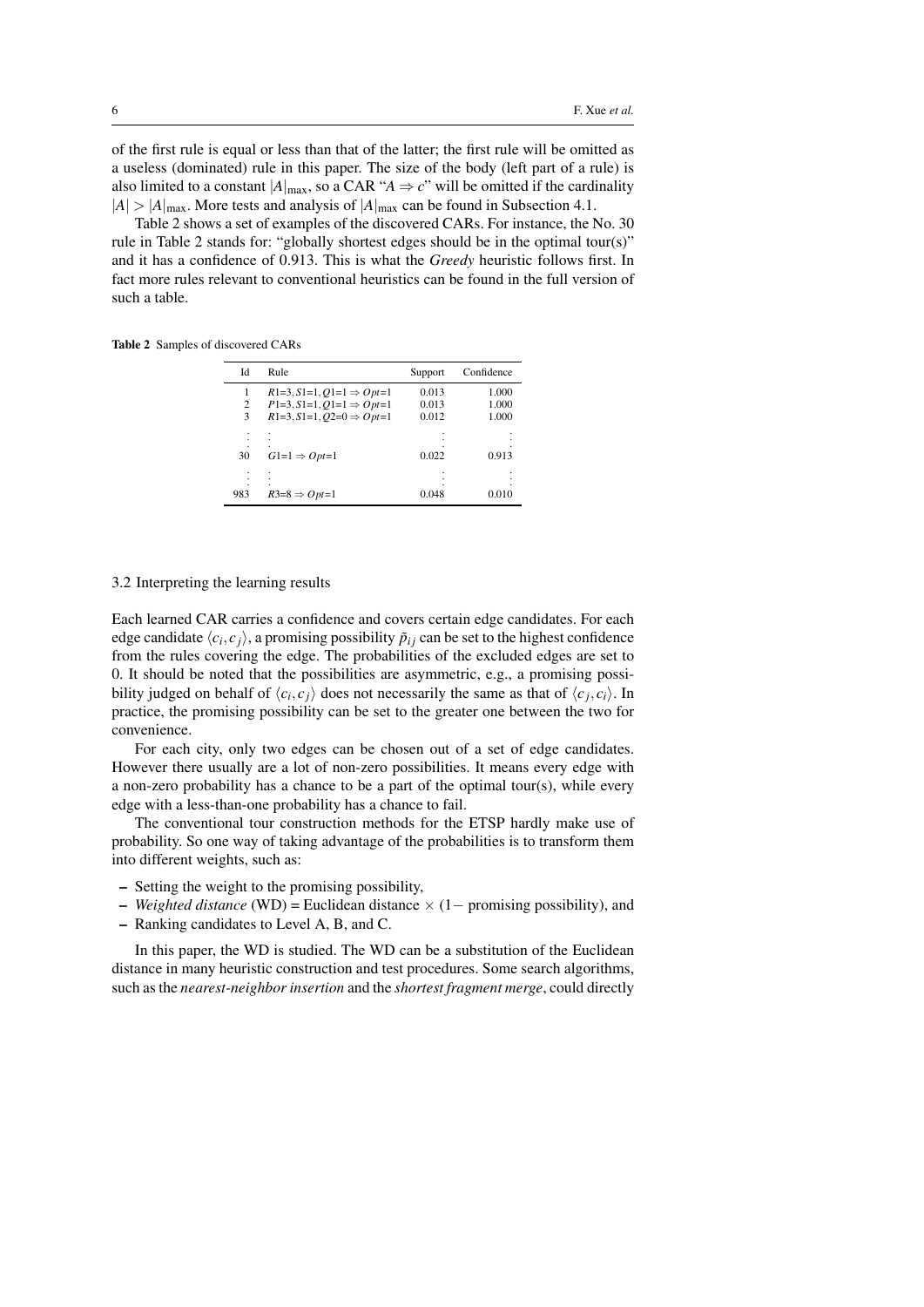work on the WD; while others such as the local search could indirectly be benefited, e.g., from a reformed testing neighborhood by the WD. There are some search techniques that are not directly based on the Euclidean distance, such as the  $\alpha$ -nearness candidate set which is based on the  $\alpha$ -nearness values. Pseudo-distances can be introduced in such cases to facilitate the presented method, for example a transform for the non-negative  $\alpha$ -values:

$$
pseudo\_distance = \ln(\alpha \text{-value} + 1). \tag{2}
$$

## 4 Parameters and time cost analysis

The parameters of the presented method were tested and discussed in this section. Two indicators are used to measure the capability of the ordered edge candidates in including the optimal tour's edges (OEs). The *minimal population of candidates* (*Cand*min) stands for the least number of edge candidates to fully cover the 2*N* OEs. The *average index of OEs* (*IOE*avg) denotes the average position of the OEs. The two indicators are not independent, but the first one emphasizes the range of coverage, and the second stresses average depth. Smaller values stand for better capability for both indicators. Their lower bounds can easily be obtained as 2*N* and 1.5 respectively.

#### 4.1 Parameters of CAR learning

The CAR learning in this paper involves three parameters: the maximal cardinality of condition attributes ( $|A|_{\text{max}}$  for CARs in form of  $A \Rightarrow c$ ), the minimum support (σ), and the minimum confidence (γ). The  $|A|_{max}$  is relatively independent, whereas <sup>σ</sup> and γ are correlated.

The maximal cardinality of condition attributes  $|A|_{\text{max}}$  was tested on two benchmark problems E10k.0 and xmc10150. The first problem, from the DIMACS TSP Challenge benchmark data sets<sup>5</sup>, consists of  $10,000$  random cities; the second one comes from the VLSI data set<sup>6</sup> and contains 10,150 cities. In the tests,  $\sigma$  was temporarily set to 0.001 and  $\gamma$  was temporarily set to 0.01. The sizes of the subproblems were set to the same sizes as the given problems. The input tours were two near optimal tours with lengths of 71,867,264 (0.002% excess best known) and 28,387 (best known) respectively. The learning were based on 50 quadrant edge candidates (50- Quad). Four indicators, including the number of discovered CARs, learning time, *IOE*avg and *Cand*min, were considered to determine an appropriate cardinality for large-scale ETSPs, as shown in Figure 2.

Figure 2 seems to suggest  $|A|_{\text{max}} = 5$  as an appropriate value. When  $|A|_{\text{max}} > 5$ , despite the increasing amount of the learning time, the rest indicators seem not to be significantly changed. It could be hoped that if the learning time is sufficient,  $|A|_{max}=6$ can also be a possible alternative.

<sup>5</sup> Available at: http://www.research.att.com/~dsj/chtsp/.

<sup>6</sup> Available at: http://www.tsp.gatech.edu/vlsi/.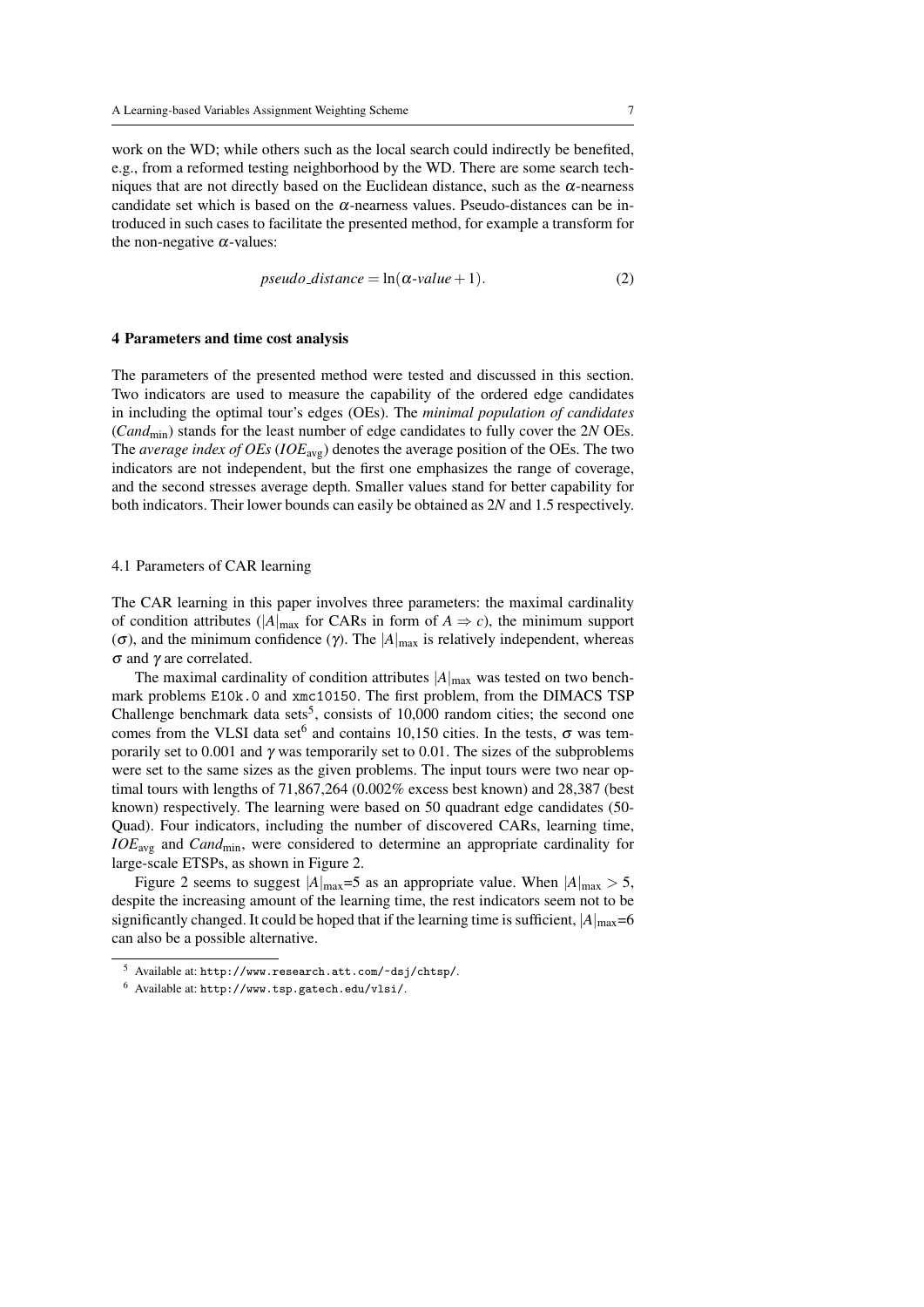

Fig. 2 Trends of the indicators against the maximal cardinality of condition attributes ( $|A|_{max}$ )

Thresholds  $\sigma$  and  $\gamma$  were also tested on the same base candidate sets on the two problems, where  $|A|_{\text{max}} = 5$ . The main objective of the CAR learning is to harbor more CARs and cover more OEs. So the main performance indicator of the CARs was the coverage of OEs. The percentage trends of the covered OEs can be seen in Figure 3 against the combination of the values of  $\sigma$  and  $\gamma$ .

Figure 3 shows that  $\sigma$  should be less than 0.05 to approximately fully cover the OEs in the two problems. Further when  $\sigma \leq 0.01$ , the majority (about 80%) of OEs can be covered by the rules with high confidence (approximately 0.7), as shown as the area between the 0% coverage curve and the 80% coverage curve in Figure 3. So 0.01 seemed an upper limit for  $\sigma$  in practice. However, a too small value of  $\sigma$  may bring overfitting of the CARs. So another lower bound  $N^{-1}$  is suggested for σ, where *N* is the number of the cities. In practice,  $\sigma$  can be set to 0.001 if  $N \ge 1,000$ , or to *N −*1 if *N <* 1*,*000.

The minimum confidence  $\gamma$  is easier to determine. According to Figure 3,  $\gamma$  should be no more than about 0.07 to cover all the OEs. In practice, it is suggested to be 0.01.

## 4.2 Sizes of subproblems

The sizes of the subproblems were tested on the E10k.0 and the xmc10150. The possible edge candidates are set to the 50 quadrant candidates. Figure 4 shows the changes of the indicators when different sizes (N*′* ) of subproblems were selected.

It can be determined that the CARs were not abundantly discovered when *N ′ <* 1*,*000, where *N ′* was the number of cities in a subproblem. It is mainly because of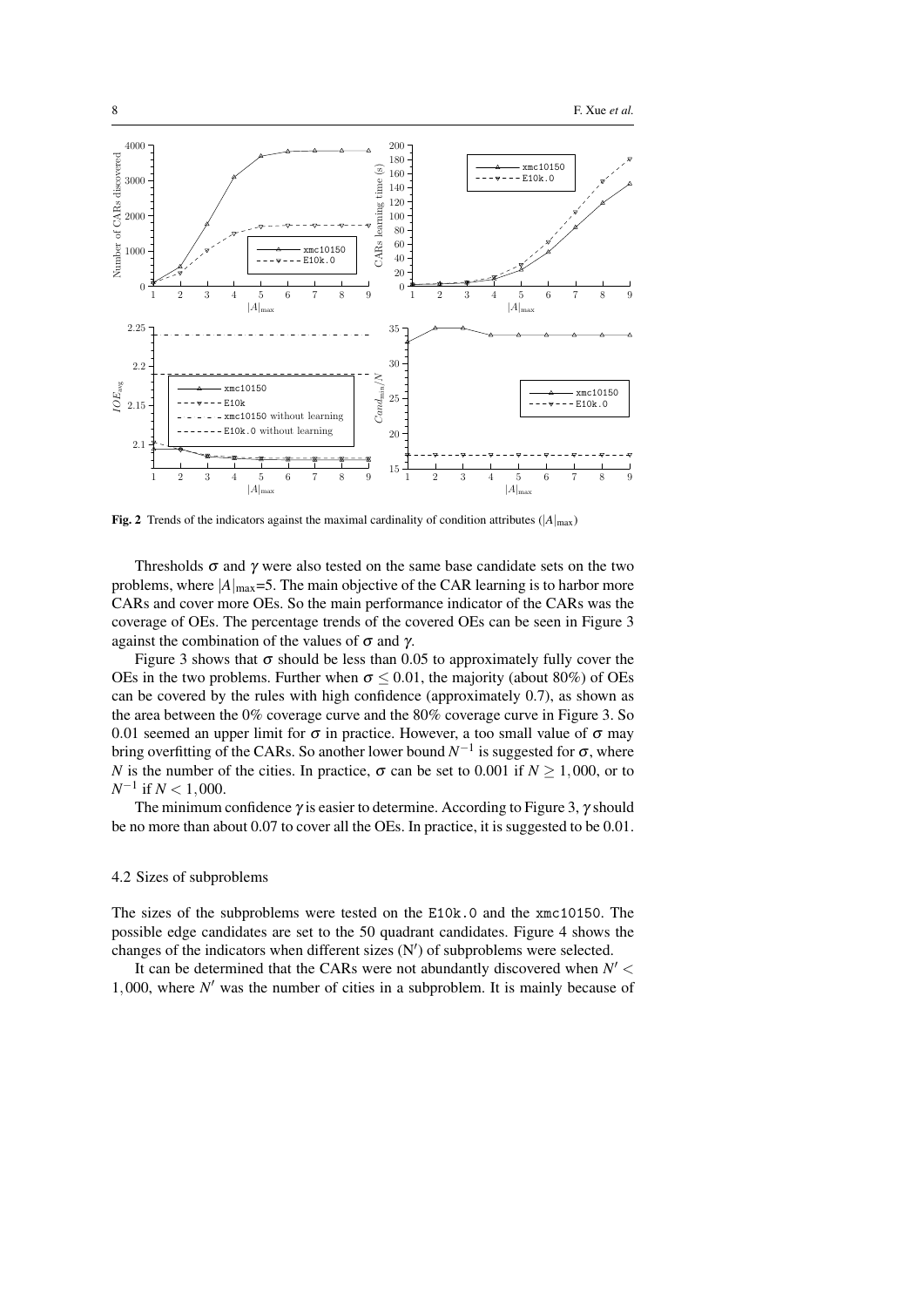

Fig. 3 OEs covered in combinations of different  $\sigma$  and  $\gamma$ 

the increasing threshold  $N'^{-1}$  when  $N'$  decreases from 1,000. In general, the overall time cost increases steadily when *N ′* increases. According to experience, the time for finding a near optimal tour usually took an increasingly large share of the overall time cost.

The charts also show that  $IOE_{\text{avg}}$  and  $Cand_{\text{min}}$  curves gradually become flat when  $N'$  increases. It means the WD obtained from the middle sizes of subproblems are not much different from those from the complete problems. Therefore it is feasible to find discover the patterns of large-scale ETSPs from their subproblems, without significant losses of effectiveness. The two indicators *IOE*avg and *Cand*min seems not much affected by the size of the subproblem when  $N' > 100$ .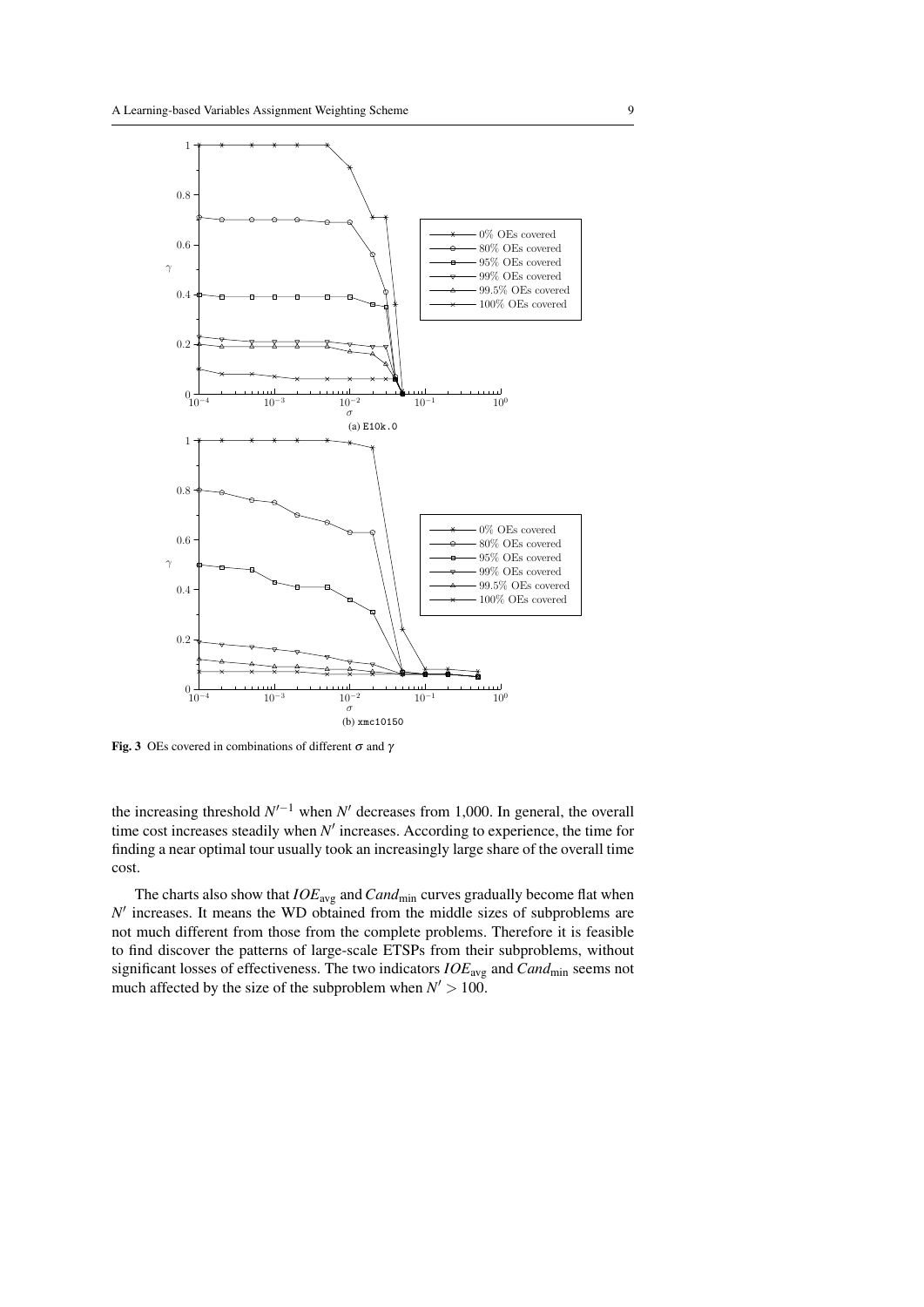

Fig. 4 Trends of indicators against the size of the subproblem (*N ′* )

Experience shows the trends are general in large-scale ETSPs and almost independent from the size *N* of the original problems. So an appropriate constant, e.g.  $N' = 3,000$ , can be determined as a general size for subproblems when solving largescale ETSPs. Therefore one can solve a constant size of a subproblem to provide metric weights for a given large-scale ETSP.

## 4.3 Expected time cost

If the size of the subproblem is a constant, the time cost of the presented method can be bounded in time  $O(Nk_{\text{max}} \log k_{\text{max}})$ , where *N* is the size of the given ETSP, and *k*max is the max number of edge candidates for one city. The upper bounds of the running time of the sub procedures are listed in Table 3 in detail. The most expensive sub procedure in this approach is weighting and reordering the edge candidate sets.

# 5 Experimental results

Several popular Euclidean data sets were selected as the sources of the test problems, including the VLSI industrial data sets, the Euclidean random (E) data sets from the  $DIMACS$  TSP Challenge, and the TSPLIB data sets<sup>7</sup> from various industries and geographic maps. A number of ETSPs from the data sets were selected and clustered

<sup>7</sup> Available at: http://comopt.ifi.uni-heidelberg.de/software/TSPLIB95/.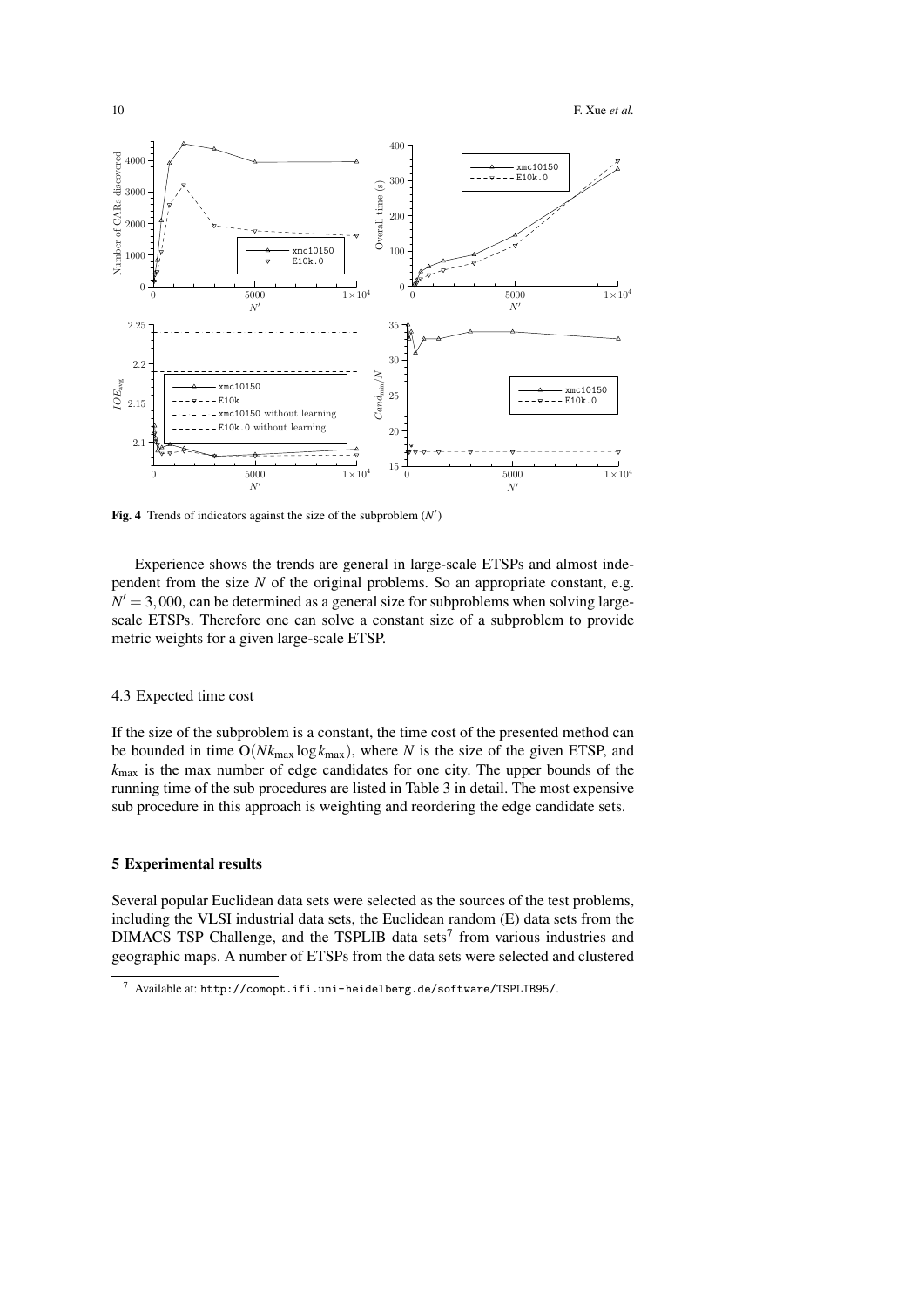| No Procedure                                           | Upper bound of time                      |
|--------------------------------------------------------|------------------------------------------|
| 1 Finding a subproblem                                 | O(N                                      |
| 2 Solving the subproblem                               |                                          |
| 3 Generating training examples                         | O(1)                                     |
| 4 Learning CARs                                        | O(1)                                     |
| 5 Examining promising probabilities                    | $O(Nk_{\text{max}})$                     |
| 6 Weighting and reordering edge candidates             | $O(Nk_{\text{max}} \log k_{\text{max}})$ |
| 7 Reducing the sizes of the edge candidates (optional) | O(N)                                     |
| Overall                                                | $O(Nk_{\text{max}} \log k_{\text{max}})$ |

Table 3 Upper bounds of the running time of the sub procedures if the size of the subproblem is a constant

by their size into different categories: 3k, 10k, *...*, 1M, as shown in Table 4. The "BKS" stands for the best known solution. Some BKSs of the E problems came from Helsgaun's results<sup>8</sup>. Using BKSs instead of Held-Karp lower bounds in this paper mainly aims at a comparable metric of heuristics improvement over different data sets.

Table 4 The selected large-scale ETSPs for experiments

| Category             | VLSI (BKS)           | E(BKS)                                       | TSPLIB (Optimum)     |
|----------------------|----------------------|----------------------------------------------|----------------------|
| 3k                   | $lsn3119(9114^*)$    | E3k.1 (40315287*)<br>E3k.0 $(40634081^*)$    | pr2392 (378032)      |
|                      | $lta3140 (9517^*)$   | E3k.2 $(40303394^*)$<br>E3k.3 $(40589659^*)$ | pcb3038 (137694)     |
|                      | $fdp3256(10008^*)$   | E3k.4 (40757209)                             | fn14461 (182566)     |
| 10k                  | dga9698 (27724)      | E10k.0 (71865826) E10k.1 (72031630)          | pla7397 (23260728)   |
|                      | xmc10150 (28387)     | E10k.2 (71822483)                            | brd14051 (469385)    |
| 31k                  | pbh30440 (88328)     | E31k.0 (71865826)                            | pla33810 (66048945)  |
|                      | xib32892 (96757)     | E31k.1 (72031630)                            |                      |
| 100k                 | sra104815 (251433)   | E100k.0 (225787421)E100k.1 (225659006)       | pla85900 (142382641) |
| 316k                 | ara238025 (578775)   | E316k.0 (401307462)                          |                      |
|                      | 1ra498378 (2168067)  |                                              |                      |
| 1M                   | 1rb744710 (1612132)  | E1M.0 (713189834)                            |                      |
| $\sim$ $\sim$ $\sim$ | $\sim$ $\sim$ $\sim$ |                                              |                      |

*∗* : Also proved optimal.

The tests were conducted on an Intel Core2 Duo E6750 (2.66GHz) CPU on a Ubuntu Linux 8.04.1 (Kernel 2.6.24-19, 64-bit) with 4 Gbytes of memory. A method of normalization of running time was described by Johnson, et al.[17], so that results on any machine could be compared with other published results. A set of tests of the CPU speed were carried out, in comparison to a 500 MHz EV6 Compaq Alpha processor, as shown in Table 5. In the following, all the running time are normalized to a 500 MHz Alpha.

Table 5 Results of running time (in seconds) of the Greedy [17] heuristic on different CPUs

| <b>CPU</b>                      | $3k \times 316$ | $10k \times 100$ | $31k \times 32$ | $100k \times 10$ | $316k \times 3$ | $1M \times 1$ |
|---------------------------------|-----------------|------------------|-----------------|------------------|-----------------|---------------|
| Intel Core2 Duo E6750 (2.66GHz) | 2.735           | 2.809            | 3.330           | 5.466            | 8.187           | 11.247        |
| Compag ES40 Alpha (500 MHz)     | 14              | 16               | 23              | 36               | 55              | 88            |

 $^8$  Available at: http://www.akira.ruc.dk/~keld/research/LKH/DIMACS\_results.html.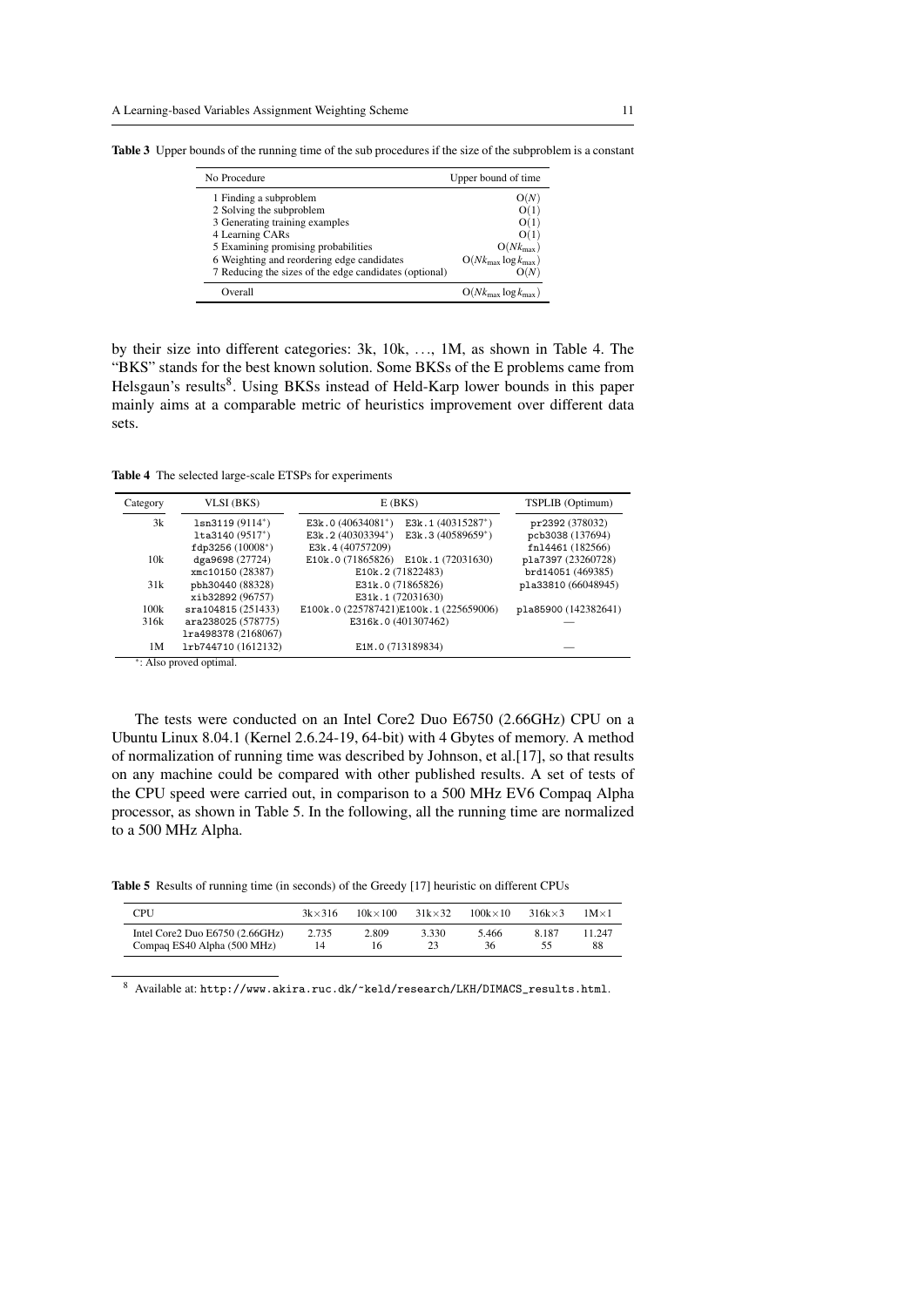The tests were conducted on different candidate sets: 5 nearest neighbors (5-NN), 5 quadrant nearest candidates (5-Quad), 5  $\alpha$ -nearest candidates (5- $\alpha$ ), and edge candidates by weighted distances 5-WD<sub>NN</sub>, 5-WD<sub>O</sub>, and 5-WD<sub> $\alpha$ </sub>. The later three candidate sets were weighted, reordered and trimmed by the presented approach on some larger candidate sets in the subproblems, i.e. the 50-NN, the 50-Quad, and the 50-  $\alpha$  candidate sets, respectively. In the learning and reordering phases, the parameters were:  $N' = 3,000, |A|_{\text{max}} = 5, \sigma = 0.001, \gamma = 0.01.$ 

The normalized running time of the preparations of edge candidates on different categories of E problems are shown in Figure 5. because the curves were very close to other data sets. It can be observed that the time cost increased as expected. The faction of the presented approach kept decreasing when the size of the problem increased, especially for the  $\alpha$ -nearness candidate set.



Fig. 5 Typical normalized running time of the presented approach and well known candidate sets

Two local search algorithms were employed to examine the presented method. One algorithm was the Bentley's Greedy heuristic tour construction followed by a 5- Opt local search of LKH, Greedy+5-Opt in short. The other was the Greedy followed by a 2-Opt (Greedy+2-Opt), a simplified version. Each algorithm ran 100 times independently for each problem. The average tour qualities and the running time of the algorithms are grouped by the categories, as shown in Tables 6, 7, 8, and 9 respectively. The "Imp" columns in the tables stand for the significance (in percentage) of the tour length (or time) improvements.

It can be seen from Table 6 and Table 7 that the industrial ETSPs benefit more from the metric weights, and the Greedy+5-Opt benefit more that Greedy+2-Opt from the metric weights, except for those on the nearest neighbor candidate sets. A possible reason could be that more nontrivial information can be found in the industrial problems than in random problems. Another possible reason can be that the redressed and reordered edge candidates are more compatible with stronger search algorithms.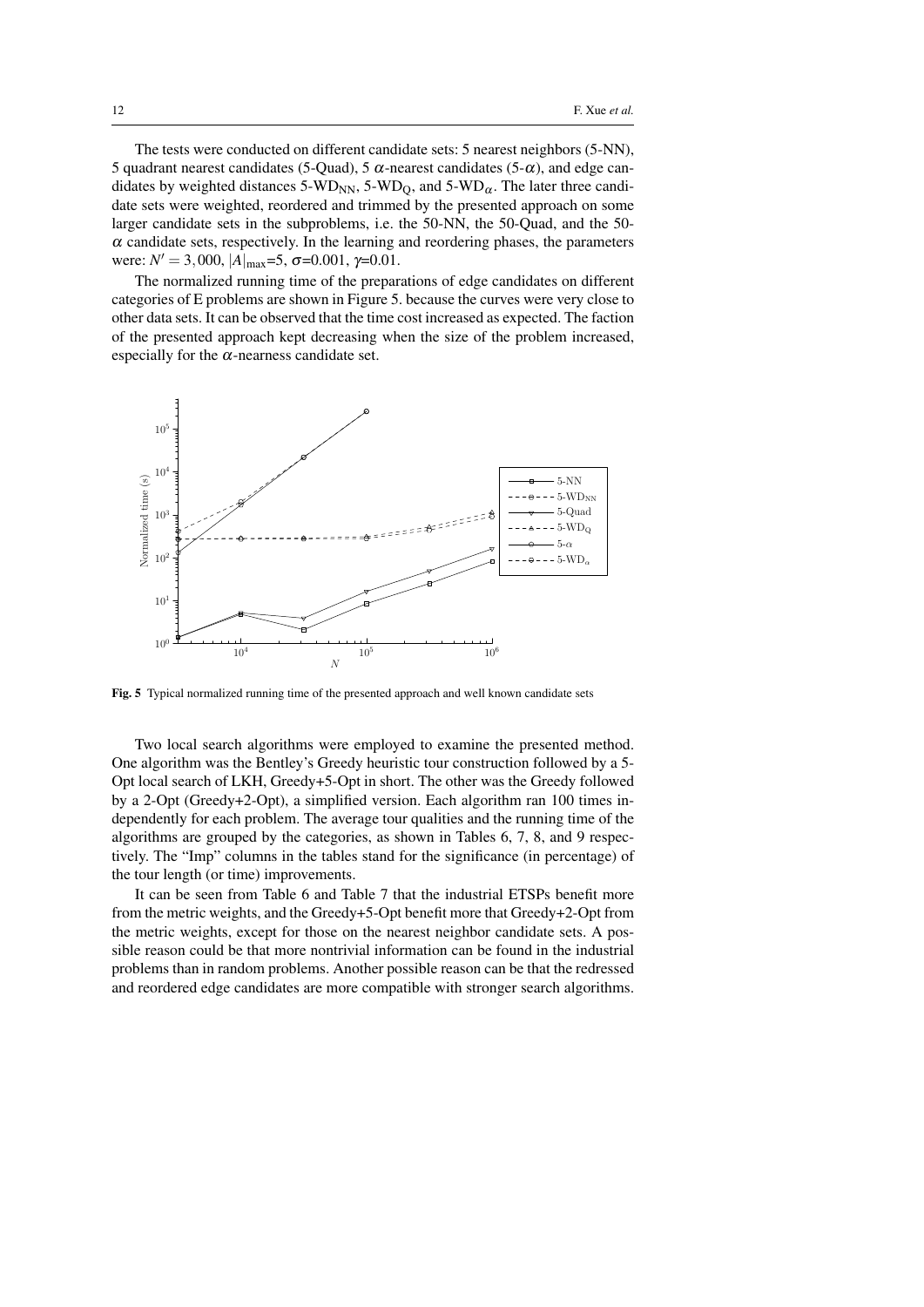| Data set      | Category |        |             |            |        |         | Average percentage excess over BKS or optimum |            |                  |                  |
|---------------|----------|--------|-------------|------------|--------|---------|-----------------------------------------------|------------|------------------|------------------|
|               |          | $5-NN$ | $5-WD_{NN}$ | Imp $(\%)$ | 5-Quad | $5-WDO$ | Imp $(\%)$                                    | $5-\alpha$ | 5-WD $_{\alpha}$ | $\text{Imp}(\%)$ |
| <b>VLSI</b>   | 3k       | 3.889  | 2.663       | 31.5       | 0.695  | 0.649   | 6.7                                           | 0.361      | 0.327            | 9.3              |
|               | 10k      | 4.236  | 3.300       | 22.1       | 0.863  | 0.693   | 19.7                                          | 0.526      | 0.503            | 4.5              |
|               | 31k      | 4.169  | 2.913       | 30.1       | 0.814  | 0.642   | 21.2                                          | 0.454      | 0.437            | 3.7              |
|               | 100k     | 6.657  | 6.467       | 2.9        | 0.842  | 0.752   | 10.7                                          | 0.339      | 0.328            | 3.2              |
|               | 316k     | 9.959  | 7.950       | 20.2       | 1.183  | 0.917   | 22.5                                          | ٠          |                  |                  |
|               | 1M       | 4.682  | 4.385       | 6.3        | 0.857  | 0.762   | 11.1                                          | ۰          | ۰                |                  |
| $_{\rm E}$    | 3k       | 0.703  | 0.487       | 30.7       | 0.346  | 0.338   | 2.3                                           | 0.156      | 0.156            | 0.3              |
|               | 10k      | 0.862  | 0.490       | 43.1       | 0.375  | 0.370   | 1.4                                           | 0.179      | 0.178            | 0.2              |
|               | 31k      | 1.262  | 0.659       | 47.8       | 0.527  | 0.526   | 0.2                                           | 0.343      | 0.341            | 0.6              |
|               | 100k     | 1.851  | 0.646       | 65.1       | 0.438  | 0.434   | 0.9                                           | 0.252      | 0.250            | 0.8              |
|               | 316k     | 1.660  | 0.679       | 59.1       | 0.43   | 0.422   | 1.9                                           |            |                  |                  |
|               | 1M       | 1.176  | 0.911       | 22.5       | 0.381  | 0.379   | 0.5                                           |            |                  |                  |
| <b>TSPLIB</b> | 3k       | 0.456  | 0.358       | 21.4       | 0.34   | 0.321   | 5.4                                           | 0.143      | 0.134            | 6.5              |
|               | 10k      | 2.878  | 2.234       | 22.4       | 0.427  | 0.395   | 7.6                                           | 0.253      | 0.278            | $-10.1$          |
|               | 31k      | 2.297  | 1.677       | 27.0       | 0.913  | 0.517   | 43.4                                          | 0.560      | 0.617            | $-10.2$          |
|               | 100k     | 2.065  | 1.476       | 28.5       | 0.761  | 0.445   | 41.5                                          | 0.932      | 0.978            | $-4.9$           |

Table 6 Results of average tour qualities of the Greedy+5-Opt algorithm on different candidate sets (100) runs)

Table 7 Results of average tour qualities of the Greedy+2-Opt algorithm on different candidate sets (100 runs)

| Data set      | Category |        |             |                  |        |         | Average percentage excess over BKS or optimum |            |               |                  |
|---------------|----------|--------|-------------|------------------|--------|---------|-----------------------------------------------|------------|---------------|------------------|
|               |          | $5-NN$ | $5-WD_{NN}$ | $\text{Imp}(\%)$ | 5-Quad | $5-WD0$ | Imp $(\%)$                                    | $5-\alpha$ | 5-WD $\alpha$ | $\text{Imp}(\%)$ |
| <b>VLSI</b>   | 3k       | 5.196  | 4.234       | 18.5             | 2.177  | 2.019   | 7.3                                           | 1.376      | 1.625         | $-18.1$          |
|               | 10k      | 5.949  | 4.943       | 16.9             | 2.716  | 2.144   | 21.1                                          | 2.101      | 1.956         | 6.9              |
|               | 31k      | 5.660  | 4.221       | 25.4             | 2.421  | 2.162   | 10.7                                          | 1.675      | 2.052         | $-22.5$          |
|               | 100k     | 8.101  | 7.945       | 1.9              | 2.472  | 2.344   | 5.2                                           | 1.244      | 2.006         | $-61.3$          |
|               | 316k     | 11.503 | 4.942       | 57.0             | 3.004  | 2.746   | 8.6                                           |            |               |                  |
|               | 1M       | 6.125  | 5.710       | 6.8              | 2.505  | 2.380   | 5.0                                           |            | ۰             |                  |
| E             | 3k       | 2.250  | 1.616       | 28.2             | 1.412  | 1.645   | $-16.5$                                       | 0.791      | 0.996         | $-25.8$          |
|               | 10k      | 1.849  | 1.575       | 14.8             | 1.439  | 1.495   | $-3.8$                                        | 0.756      | 1.113         | $-47.3$          |
|               | 31k      | 2.007  | 1.648       | 17.9             | 1.604  | 1.678   | $-4.6$                                        | 0.881      | 1.314         | $-49.1$          |
|               | 100k     | 2.320  | 1.611       | 30.6             | 1.553  | 1.550   | 0.2                                           | 0.791      | 1.237         | $-56.5$          |
|               | 316k     | 2.764  | 2.370       | 14.3             | 2.154  | 2.179   | $-1.2$                                        | ۰          | ۰             |                  |
|               | 1M       | 2.235  | 1.884       | 15.7             | 1.452  | 1.460   | $-0.6$                                        |            | ۰             |                  |
| <b>TSPLIB</b> | 3k       | 1.735  | 1.470       | 15.3             | 1.554  | 1.433   | 7.8                                           | 0.793      | 0.751         | 5.3              |
|               | 10k      | 3.832  | 3.371       | 12.0             | 1.817  | 2.040   | $-12.3$                                       | 1.177      | 1.485         | $-26.1$          |
|               | 31k      | 3.176  | 2.610       | 17.8             | 2.469  | 2.232   | 9.6                                           | 1.694      | 1.914         | $-13.0$          |
|               | 100k     | 3.017  | 2.591       | 14.1             | 2.211  | 2.022   | 8.5                                           | 1.589      | 1.978         | $-24.5$          |

It can be observed that the presented approach was very competitive in the 316k and 1M groups of problems, where the  $\alpha$ -nearness candidate set cost too much time.

According to Table 8, the running time of the Greedy+5-Opt algorithm on the 5-WD<sup>Q</sup> candidate sets was significantly shorter in industrial problems than those on the 5-Quad, as well as those on the 5- $\alpha$ , while the 5-WD<sub>O</sub> and the 5-Quad seemed not have significant differences in the random problems. However the same running time of the Greedy+2-Opt algorithm seemed not so competitive.

Another algorithm tested was a simple exact branch-and-bound search. In this algorithm, a string of cities were gradually tested and appended. Iterated minimum spanning 1 trees were examined at each branch to obtain a lower bound of the tours that contains the string. If the lower bound was no less than the best tour length which had been obtained, the branch would not be expanded for further search.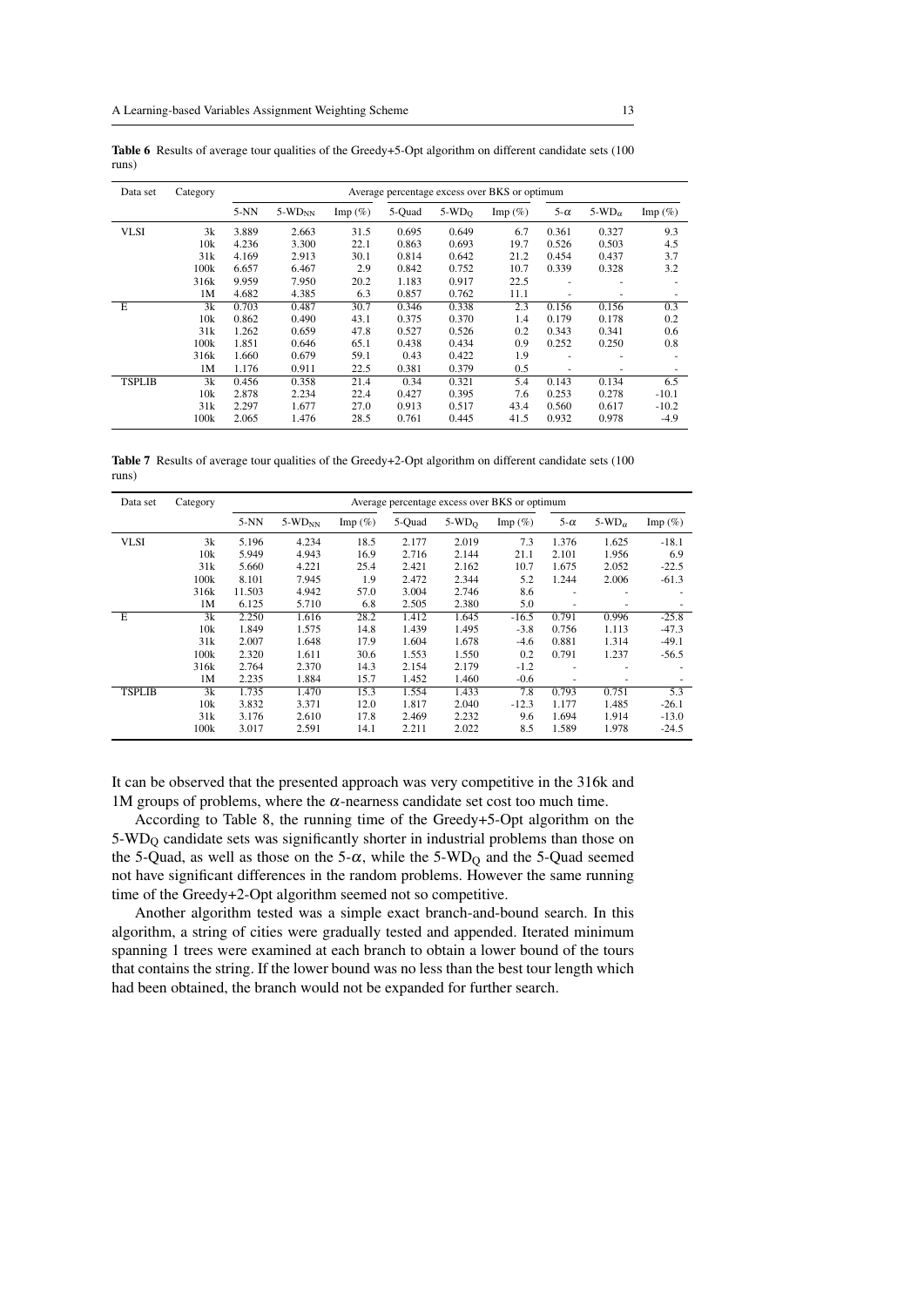| Data set      | Category |         |             |            |         | Average normalized time cost (s) |                  |            |               |                  |
|---------------|----------|---------|-------------|------------|---------|----------------------------------|------------------|------------|---------------|------------------|
|               |          | $5-NN$  | $5-WD_{NN}$ | Imp $(\%)$ | 5-Quad  | $5-WD0$                          | $\text{Imp}(\%)$ | $5-\alpha$ | 5-WD $\alpha$ | $\text{Imp}(\%)$ |
| <b>VLSI</b>   | 3k       | 2.20    | 2.27        | $-3.1$     | 1.93    | 1.48                             | 23.0             | 2.32       | 2.21          | 4.6              |
|               | 10k      | 8.09    | 7.84        | 3.2        | 8.72    | 6.64                             | 23.9             | 10.32      | 9.69          | 6.1              |
|               | 31k      | 33.20   | 31.79       | 4.3        | 37.66   | 29.40                            | 21.9             | 42.88      | 46.18         | $-7.7$           |
|               | 100k     | 88.57   | 86.00       | 2.9        | 147.62  | 133.05                           | 9.9              | 158.95     | 169.7         | $-6.8$           |
|               | 316k     | 479.84  | 421.65      | 12.1       | 675.39  | 649.52                           | 3.8              | ٠          |               |                  |
|               | 1M       | 1123.66 | 949.97      | 15.5       | 1665.11 | 1500.81                          | 9.9              | ٠          |               |                  |
| E             | 3k       | 2.60    | 2.47        | 5.1        | 1.68    | 1.87                             | $-11.6$          | 1.98       | 2.08          | $-5.3$           |
|               | 10k      | 9.86    | 10.28       | $-4.2$     | 7.94    | 7.56                             | 4.8              | 8.91       | 8.56          | 3.9              |
|               | 31k      | 41.81   | 45.40       | $-8.6$     | 37.18   | 36.69                            | 1.3              | 47.20      | 43.73         | 7.4              |
|               | 100k     | 140.30  | 156.68      | $-11.7$    | 141.62  | 139.84                           | 1.3              | 161.85     | 167.15        | $-3.3$           |
|               | 316k     | 503.66  | 568.11      | $-12.8$    | 601.57  | 596.53                           | 0.8              | ٠          | ۰             |                  |
|               | 1M       | 2141.66 | 2432.96     | $-13.6$    | 2986.15 | 3033.61                          | $-1.6$           | ٠          | ۰             |                  |
| <b>TSPLIB</b> | 3k       | 2.71    | 2.68        | 1.3        | 2.18    | 1.84                             | 15.6             | 1.88       | 4.07          | $-116.7$         |
|               | 10k      | 12.88   | 13.57       | $-5.3$     | 12.60   | 11.17                            | 11.3             | 13.40      | 13.57         | $-1.3$           |
|               | 31k      | 97.50   | 97.02       | 0.5        | 81.40   | 65.16                            | 19.9             | 84.44      | 97.27         | $-15.2$          |
|               | 100k     | 149.99  | 159.61      | $-6.4$     | 174.31  | 166.20                           | 4.7              | 134.96     | 150.73        | $-11.7$          |

Table 8 Average normalized time cost of the Greedy+5-Opt on different candidate sets (100 runs)

Table 9 Average normalized time cost of the Greedy+2-Opt on different candidate sets (100 runs)

| Data set      | Category         |        |             |                  |         | Average normalized time cost (s) |                  |             |                          |                  |
|---------------|------------------|--------|-------------|------------------|---------|----------------------------------|------------------|-------------|--------------------------|------------------|
|               |                  | $5-NN$ | $5-WD_{NN}$ | $\text{Imp}(\%)$ | 5-Quad  | $5-WDO$                          | $\text{Imp}(\%)$ | 5- $\alpha$ | 5-WD $_{\alpha}$         | $\text{Imp}(\%)$ |
| <b>VLSI</b>   | 3k               | 0.30   | 0.30        | $\mathbf{0}$     | 0.28    | 0.30                             | $-7.1$           | 0.24        | 0.30                     | $-25.0$          |
|               | 10k              | 1.42   | 1.36        | 4.1              | 1.16    | 1.33                             | $-15.0$          | 1.10        | 1.27                     | $-15.8$          |
|               | 31k              | 9.21   | 7.33        | 20.4             | 6.97    | 7.37                             | $-5.7$           | 6.21        | 4.27                     | 31.3             |
|               | 100k             | 32.23  | 31.02       | 3.8              | 26.58   | 26.58                            | $\mathbf{0}$     | 22.74       | 28.06                    | $-23.4$          |
|               | 316k             | 170.32 | 156.59      | 8.1              | 137.81  | 148.35                           | $-7.6$           | -           | $\overline{\phantom{a}}$ |                  |
|               | 1M               | 460.39 | 341.91      | 25.7             | 275.1   | 297.95                           | $-8.3$           |             | ٠                        |                  |
| E             | 3k               | 0.48   | 0.57        | $-20.0$          | 0.53    | 0.72                             | $-36.4$          | 0.31        | 0.35                     | $-11.5$          |
|               | 10k              | 2.53   | 2.72        | $-7.6$           | 2.70    | 2.91                             | $-7.9$           | 1.72        | 2.08                     | $-21.3$          |
|               | 31k              | 12.20  | 12.38       | $-1.5$           | 11.73   | 13.90                            | $-18.5$          | 8.34        | 10.25                    | $-22.9$          |
|               | 100k             | 48.62  | 54.44       | $-12.0$          | 50.53   | 51.11                            | $-1.1$           | 33.61       | 48.62                    | $-44.6$          |
|               | 316k             | 205.92 | 212.52      | $-3.2$           | 222.06  | 232.22                           | $-4.6$           |             | ٠                        |                  |
|               | 1M               | 914.88 | 932.81      | $-2.0$           | 1175.30 | 1141.33                          | 2.9              | ٠           | $\overline{\phantom{a}}$ |                  |
| <b>TSPLIB</b> | 3k               | 0.36   | 0.4         | $-11.1$          | 0.36    | 0.40                             | $-11.1$          | 0.24        | 0.30                     | $-25.0$          |
|               | 10k              | 1.56   | 1.76        | $-13.0$          | 1.62    | 1.94                             | $-19.6$          | 1.22        | 1.59                     | $-31.0$          |
|               | 31k              | 7.00   | 5.85        | 16.5             | 4.91    | 5.20                             | $-5.9$           | 4.41        | 5.34                     | $-21.3$          |
|               | 100 <sub>k</sub> | 15.27  | 15.01       | 1.8              | 13.39   | 16.15                            | $-20.6$          | 13.79       | 16.55                    | $-20.0$          |

The branch-and-bound algorithm can not solve large-scale ETSPs as the previous local search algorithms. It can typically return the optimum of an ETSP with 30 cities around 10 normalized seconds, but unable to find the optimum of an ETSP with 40 cities in thousands of normalized seconds. Therefore some small-scale problems were generated, as listed in Table 10. The group of Euclidean random instances (E) were conducted by the DIMACS TSP Euclidean random generator. The group of VLSI problems were selected as subproblems from the VLSI industrial data sets.

The algorithm was tested with two orders of edge candidates. The first was the ascending order of Euclidean distance. The other was the ascending order of the weighted distance. The parameters of learning the weights were set as follows. The sizes of the subproblems were set to 15 (a half size of the given problems).  $|A|_{\text{max}}$ was set to 5. The minimum confidence and the minimum support were set to 0*.*01 and 0*.*05 (around 15*−*<sup>1</sup> ) respectively.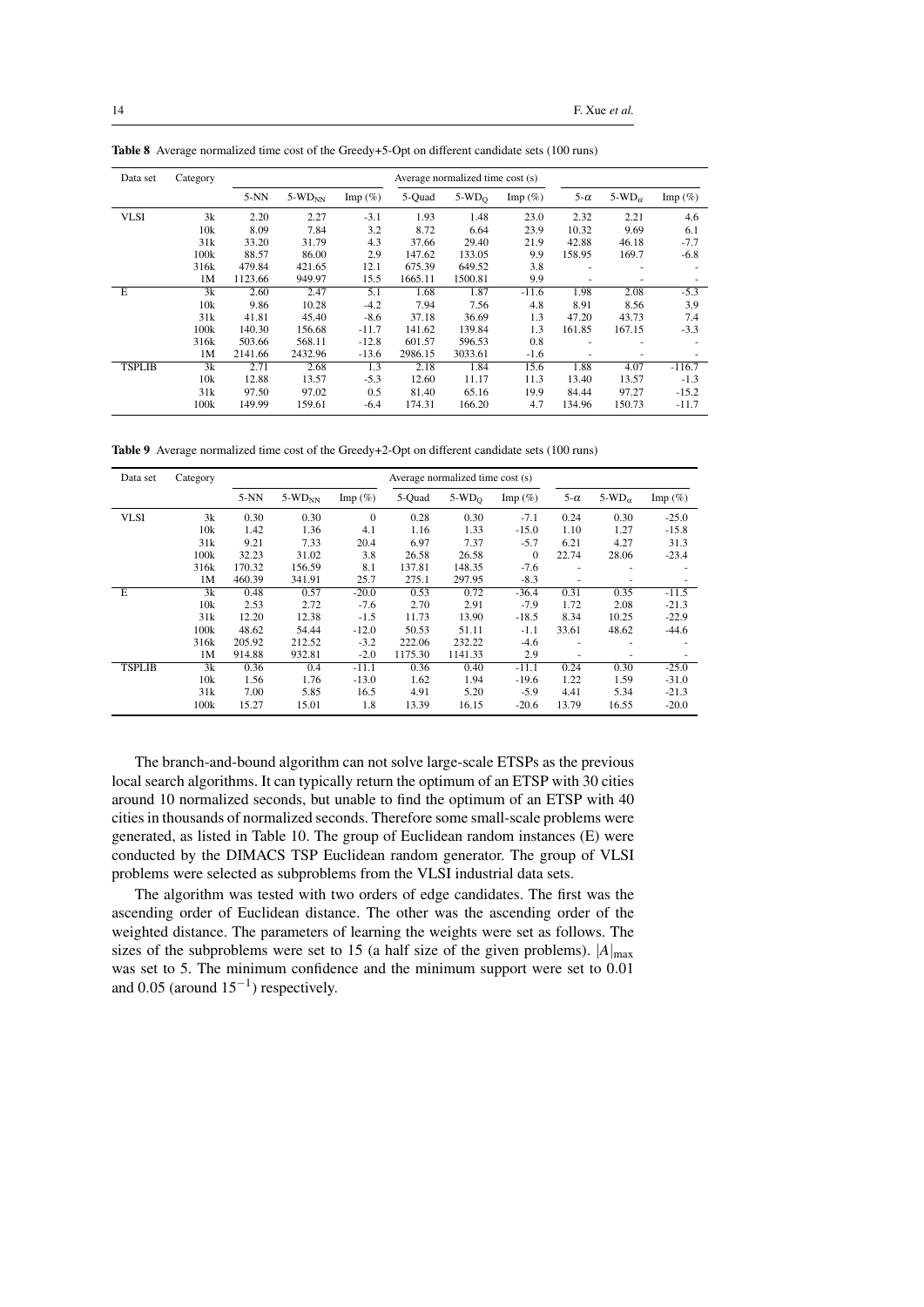Table 10 The selected small-scale ETSPs for experiments

| Category | VLSI (source)  | E (source)        |
|----------|----------------|-------------------|
| 30       | xqf30(xqf131)  | E30.0 (generator) |
|          | xqg30 (xqg237) | E30.1 (generator) |
|          | pma30 (pma343) | E30.2 (generator) |
|          | pka30 (pka379) | E30.3 (generator) |
|          | bcl30 (bcl380) | E30.3 (generator) |

The results of the tests can be shown in Table 11. The algorithm guarantees optima, so the number of expanded branches is the main indicator for comparison. The time cost however is a less accurate indicator than the number of branches.

Table 11 Number of branches and time cost comparison of the branch-and-bound algorithm

| Data set | Problem               | Optimum | <b>Expanded branches</b> | Time   |                  |            |
|----------|-----------------------|---------|--------------------------|--------|------------------|------------|
|          |                       |         | <b>BnB</b>               | BnB-WD | $\text{Imp}(\%)$ | Imp $(\%)$ |
| Random   | E30.0                 | 4620393 | 957                      | 287    | 70.01            | 61.46      |
|          | E30.1                 | 4539405 | 1370                     | 1135   | 17.15            | 31.84      |
|          | E30.2                 | 4778537 | 327                      | 141    | 56.88            | 37.50      |
|          | E30.3                 | 4779040 | 835                      | 61201* | $-7329.46$       | $-80.92$   |
|          | E30.4                 | 4739803 | 610                      | 976    | $-60.00$         | $-84.87$   |
| VL SI    | xqf30                 | 128     | 258                      | 214    | 17.05            | 5.19       |
|          | xqg30                 | 158     | 379                      | 143    | 62.27            | 36.90      |
|          | pma <sub>30</sub>     | 195     | 866                      | 645    | 25.52            | 15.33      |
|          | pka30                 | 184     | 563                      | 547    | 2.84             | 8.35       |
| . .      | bc130<br><br>$\cdots$ | 149     | 46                       | 45     | 2.17             | 4.23       |

\*: Extraordinarily large.

It can be observed from Table 11 that the branch-and-bound can significantly benefit from the learned weights, but risks might be there especially when problem is small and the subproblem is even smaller. Similarly to the results in the large-scale tests, the average improvements in the industrial instances are more significant than those in the random instance.

In conclusion, the results show that the presented method is effective and efficient in learning and reforming the ETSP variables assignments. Both heuristic and exact search algorithms can benefit from the results. The industrial problems can typically benefit more than random problems. The presented method can also provide competitive results in large-scale problems where the  $\alpha$ -nearness candidate set may take too much time to set up.

# 6 Conclusion

This paper presents an attempt to incorporate a supervised learning technique, CAR learning, into searching heuristics in the ETSP. The results obtained suggests that the presented approach can provide nontrivial information to determine some weights for variable assignments, if appropriate decision attributes can be defined. The determined weights can help heuristic and exact search algorithms in certain forms.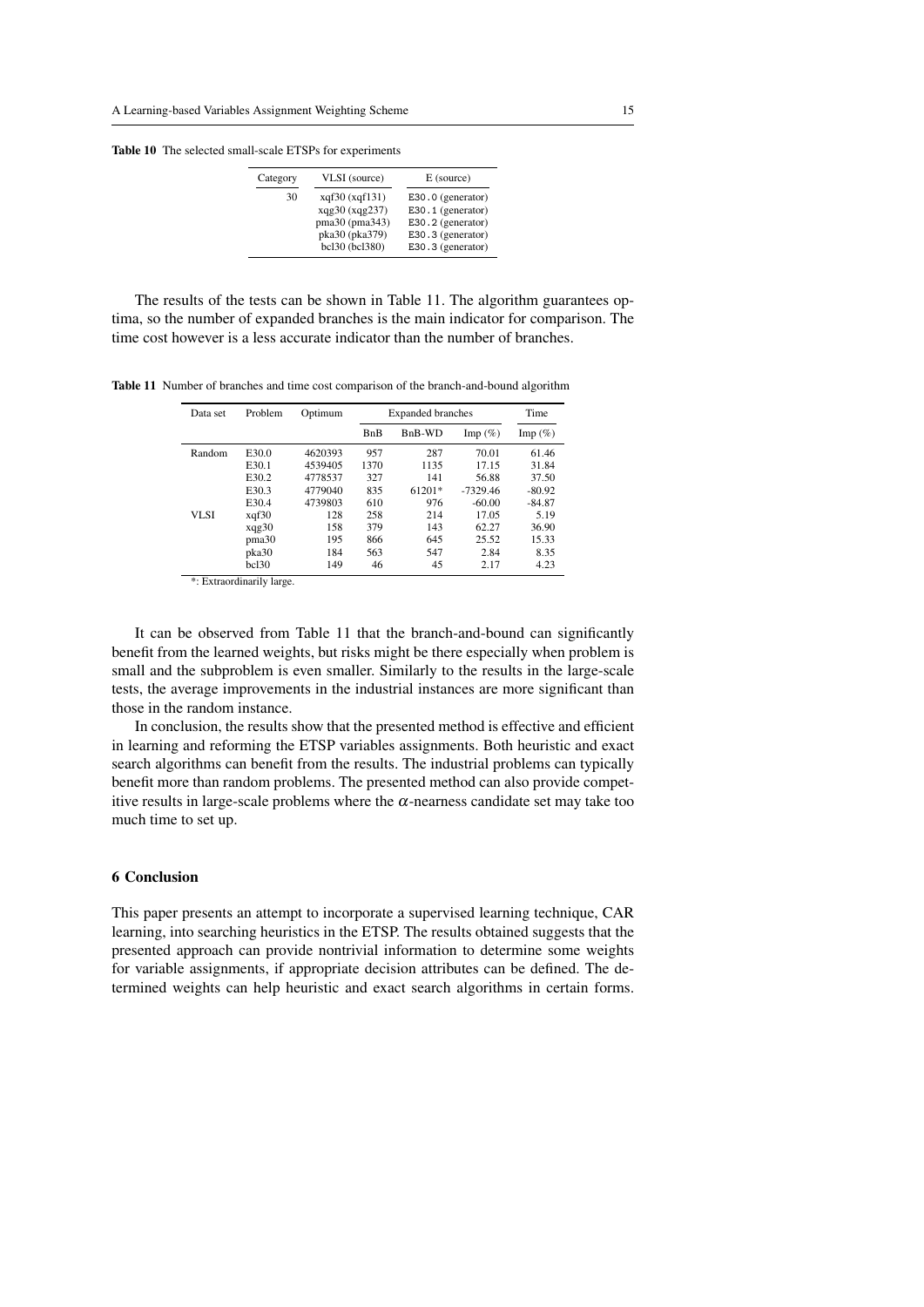It is hoped that the presented research has made a preliminary contribution to take advantage of the power of machine learning in combinatorial optimization.

One of the significant results obtained is that rules can be approximately learned from subproblems and near optimal tours. This finding successfully restricts the expense of the auxiliary learning in large-scale problems.

It would be interesting to discover new decision attributes and learning procedures that can be applied to other combinatorial problems. Perhaps future studies can also be conducted for determining domain-specified (or even company-specific) decision attributes in practical industrial problems.

Acknowledgements The work described in this paper was fully supported by a grant from the Department of Industrial and Systems Engineering of The Hong Kong Polytechnic University (No. RP1Z).

### References

- 1. Laporte, G.: Fifty years of vehicle routing. Transportation Science 43(4), 408–416 (2009)
- 2. Kotsiantis, S.B.: Supervised machine learning: A review of classification techniques. Informatica 31, 249–268 (2007)
- 3. Koonce, D.A., Tsai, S.C.: Using data mining to find patterns in genetic algorithm solutions to a job shop schedule. Comput. Ind. Eng. 38(3), 361–374 (2000)
- 4. Li, X., Olafsson, S.: Discovering dispatching rules using data mining. Journal of Scheduling 8(6), 515– 527 (2005)
- 5. Sha, D.Y., Liu, C.H.: Using data mining for due date assignment in a dynamic job shop environment. The International Journal of Advanced Manufacturing Technology 25(11), 1164–1174 (2005)
- 6. Olafsson, S., Li, X.: Learning effective new single machine dispatching rules from optimal scheduling data. International Journal of Production Economics 128(1), 118–126 (2010)
- 7. Kwak, C., Yih, Y.: Data-mining approach to production control in the computer-integrated testing cell. IEEE Transactions on Robotics And Automation 20(1), 107–116 (2004)
- 8. Boyan, J., Moore, A.: STAGE learning for local search. Neural computing surveys 3, 35–38 (2000), available at: http://ftp.icsi.berkeley.edu/ftp/pub/ai/jagota/vol3\_1.pdf
- 9. Agrawal, R., Imielinski, T., Swami, A.: Mining association rules between sets of items in large ´ databases. In: SIGMOD '93: Proceedings of the 1993 ACM SIGMOD international conference on Management of data. pp. 207–216. ACM, New York, NY, USA (1993)
- 10. Liu, B., Hsu, W., Ma, Y.: Integrating classification and association rule mining. In: Proceedings of the Fourth International Conference on Knowledge Discovery and Data Mining (KDD). pp. 80–86 (1998)
- 11. Telelis, O., Stamatopoulos, P.: Guiding constructive search with statistical instance-based learning. International Journal on Artificial Intelligence Tools 11(2), 247–266 (2002)
- 12. Punnen, A.P.: The traveling salesman problem: Applications, formulations and variations. In: Gutin, G., Punnen, A.P. (eds.) The Traveling Salesman Problem and Its Variations, chap. 1, pp. 1–28. Kluwer Academic Publishers, Netherland (2002)
- 13. Applegate, D.L., Bixby, R.E., Chvátal, V., Cook, W.J.: The traveling salesman problem : a computational study. Princeton Series in Applied Mathematics, Princeton University Press, Princeton, N.J. (2006)
- 14. Papadimitriou, C.H.: The euclidean traveling salesman problem is NP-complete. Theor. Comput. Sci. 4(3), 237–244 (1977)
- 15. Johnson, D.S., McGeoch, L.A.: Local search in combinatorial optimization, chap. Traveling Salesman Problem: A Case Study in Local Optimization, pp. 215–310. John Wiley and Sons, Ltd. (1997)
- 16. Helsgaun, K.: An effective implementation of the lin-kernighan traveling salesman heuristic. European Journal of Operational Research 126(1), 106–130 (oct 2000)
- 17. Johnson, D.S., McGeoch, L.A.: The traveling salesman problem and Its Variations, Combinatorial Optimization, vol. 12, chap. Experimental analysis of heuristics for the STSP, pp. 369–444. Kluwer, Netherlands (2002)
- 18. Lin, S., Kernighan, B.W.: An effective heuristic algorithm for the travelling-salesman problem. Operations Research 21, 498–516 (1973)